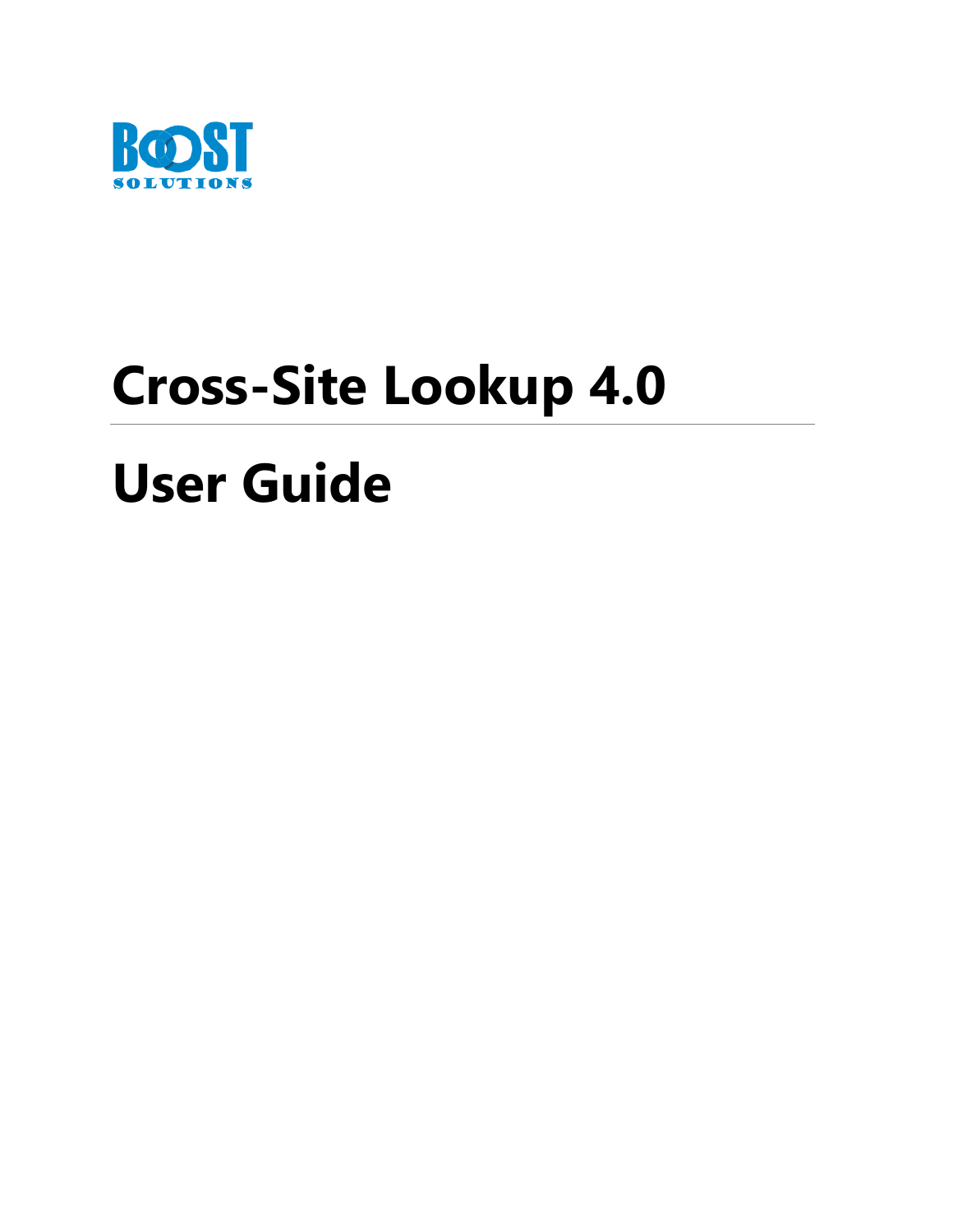#### **Copyright**

Copyright ©2022 BoostSolutions Co., Ltd. All rights reserved.

All materials contained in this publication are protected by Copyright and no part of this publication may be reproduced, modified, displayed, stored in a retrieval system, or transmitted in any form or by any means, electronic, mechanical, photocopying, recording or otherwise, without the prior written consent of BoostSolutions.

Our web site: [https://www.boostsolutions.com](https://www.boostsolutions.com/)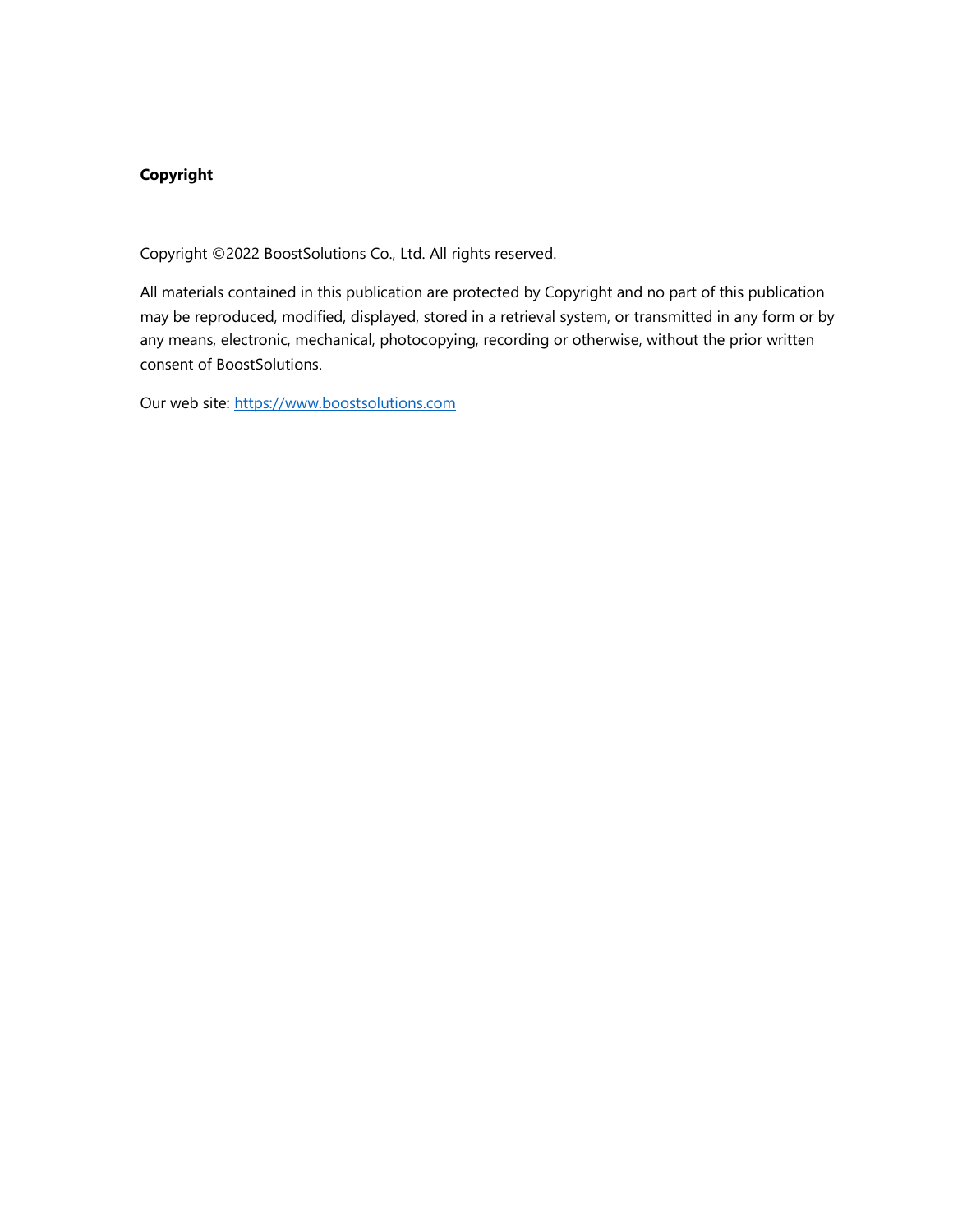## **Contents**

| 1. |       |  |  |  |
|----|-------|--|--|--|
| 2. |       |  |  |  |
|    | 2.1   |  |  |  |
|    | 2.2   |  |  |  |
|    | 2.3   |  |  |  |
|    | 2.4   |  |  |  |
|    | 2.5   |  |  |  |
|    | 2.6   |  |  |  |
|    | 2.7   |  |  |  |
| 3. |       |  |  |  |
|    | 3.1   |  |  |  |
|    | 3.1.1 |  |  |  |
|    | 3.1.2 |  |  |  |
|    | 3.2   |  |  |  |
|    | 3.3   |  |  |  |
|    | 3.4   |  |  |  |
|    | 3.5   |  |  |  |
|    | 3.5.1 |  |  |  |
|    | 3.5.2 |  |  |  |
| 4. |       |  |  |  |
| 5. |       |  |  |  |
| 6. |       |  |  |  |
|    |       |  |  |  |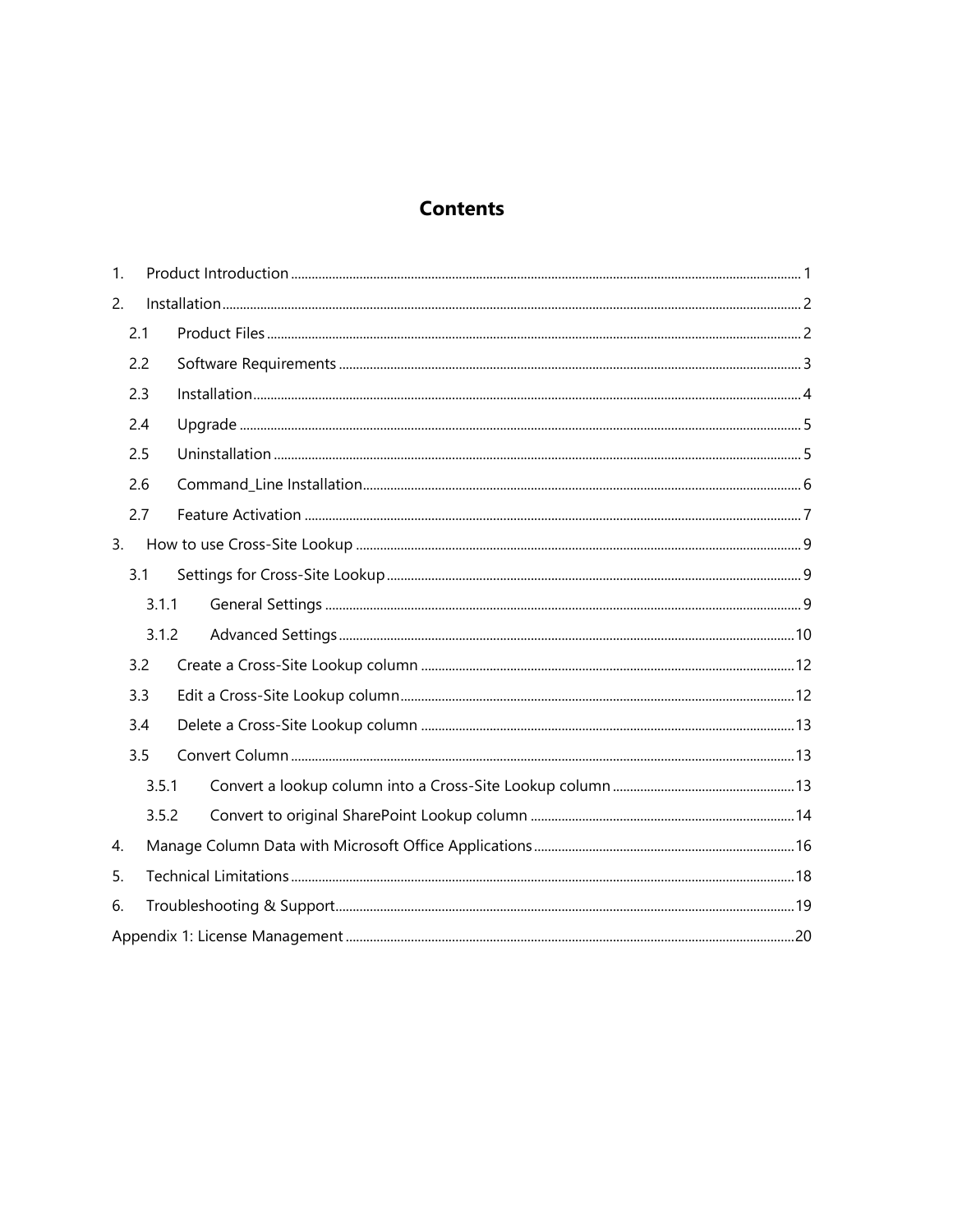## <span id="page-3-0"></span>**1. Product Introduction**

Cross-Site Lookup enhances the capability of original SharePoint Lookup column and allows you to lookup information from any site within the same collection.

This user guide will guide you to install and configure Cross-Site Lookup on your SharePoint.

For latest version of this copy or other user guides, please visit our document center:

<https://www.boostsolutions.com/download-documentation.html>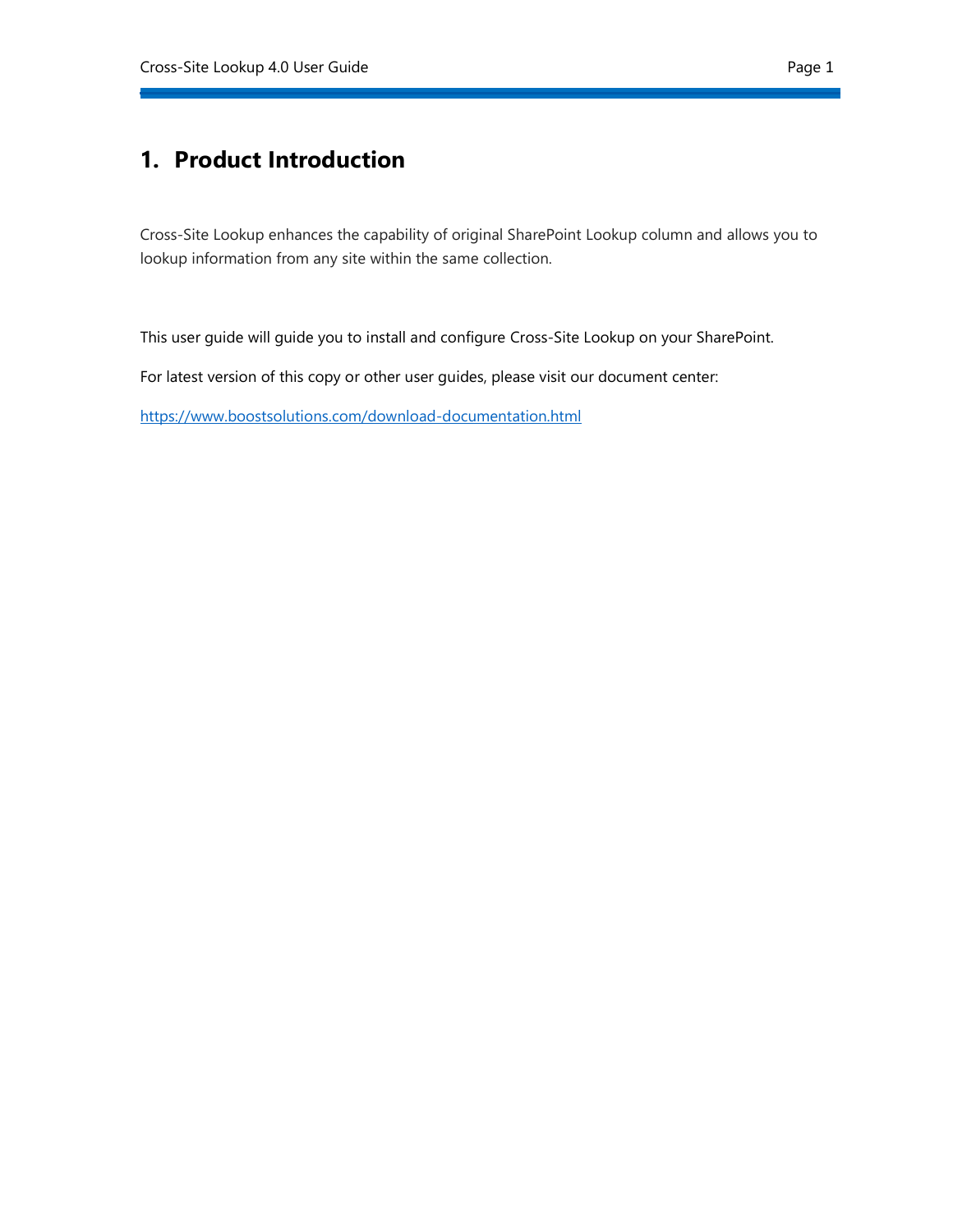# <span id="page-4-0"></span>**2. Installation**

## <span id="page-4-1"></span>**2.1 Product Files**

After you download and unzip the Cross-Site Lookup zip file from [https://www.boostsolutions.com,](https://www.boostsolutions.com/) you will find the following files:

| Path                                                                        | <b>Descriptions</b>                                                                                                                      |  |  |  |
|-----------------------------------------------------------------------------|------------------------------------------------------------------------------------------------------------------------------------------|--|--|--|
| Setup.exe                                                                   | A program that installs and deploys the WSP<br>solution packages to the SharePoint farm.                                                 |  |  |  |
| EULA.rtf                                                                    | The product End-User-License-Agreement.                                                                                                  |  |  |  |
| Cross-Site Lookup_V4_User Guide.pdf                                         | User guide for Cross-Site Lookup in PDF format.                                                                                          |  |  |  |
| Library\4.0\Setup.exe                                                       | The product installer for .Net Framework 4.0.                                                                                            |  |  |  |
| Library\4.0\Setup.exe.config                                                | A file containing the configuration information for<br>the installer.                                                                    |  |  |  |
| Library\4.6\Setup.exe                                                       | The product installer for .Net Framework 4.6.                                                                                            |  |  |  |
| Library\4.6\Setup.exe.config                                                | A file containing the configuration information for<br>the installer.                                                                    |  |  |  |
| Solutions\Foundtion\<br>BoostSolutions.FoundationSetup15.1.wsp              | A SharePoint solution package containing<br>Foundation files and resources for SharePoint 2013<br>or SharePoint Foundation 2013.         |  |  |  |
| Solutions\Foundtion\<br>BoostSolutions.FoundationSetup16.1.wsp              | A SharePoint solution package containing<br>Foundation files and resources for SharePoint<br>2016/2019/Subscription Edition.             |  |  |  |
| Solutions\Foundtion\Install.config                                          | A file containing the configuration information for<br>the installer.                                                                    |  |  |  |
| Solutions\ CrossSiteLookup \<br>BoostSolutions.CrossSiteLookupSetup15.4.wsp | A SharePoint solution package containing Cross-<br>Site Lookup files and resources for SharePoint<br>2013 or SharePoint Foundation 2013. |  |  |  |
| Solutions\ CrossSiteLookup \<br>BoostSolutions.CrossSiteLookupSetup16.4.wsp | A SharePoint solution package containing Cross-<br>Site Lookup files and resources for SharePoint<br>2016/2019/Subscription Edition.     |  |  |  |
| Solutions\ CrossSiteLookup\ Install.config                                  | A file containing the configuration information for<br>the installer.                                                                    |  |  |  |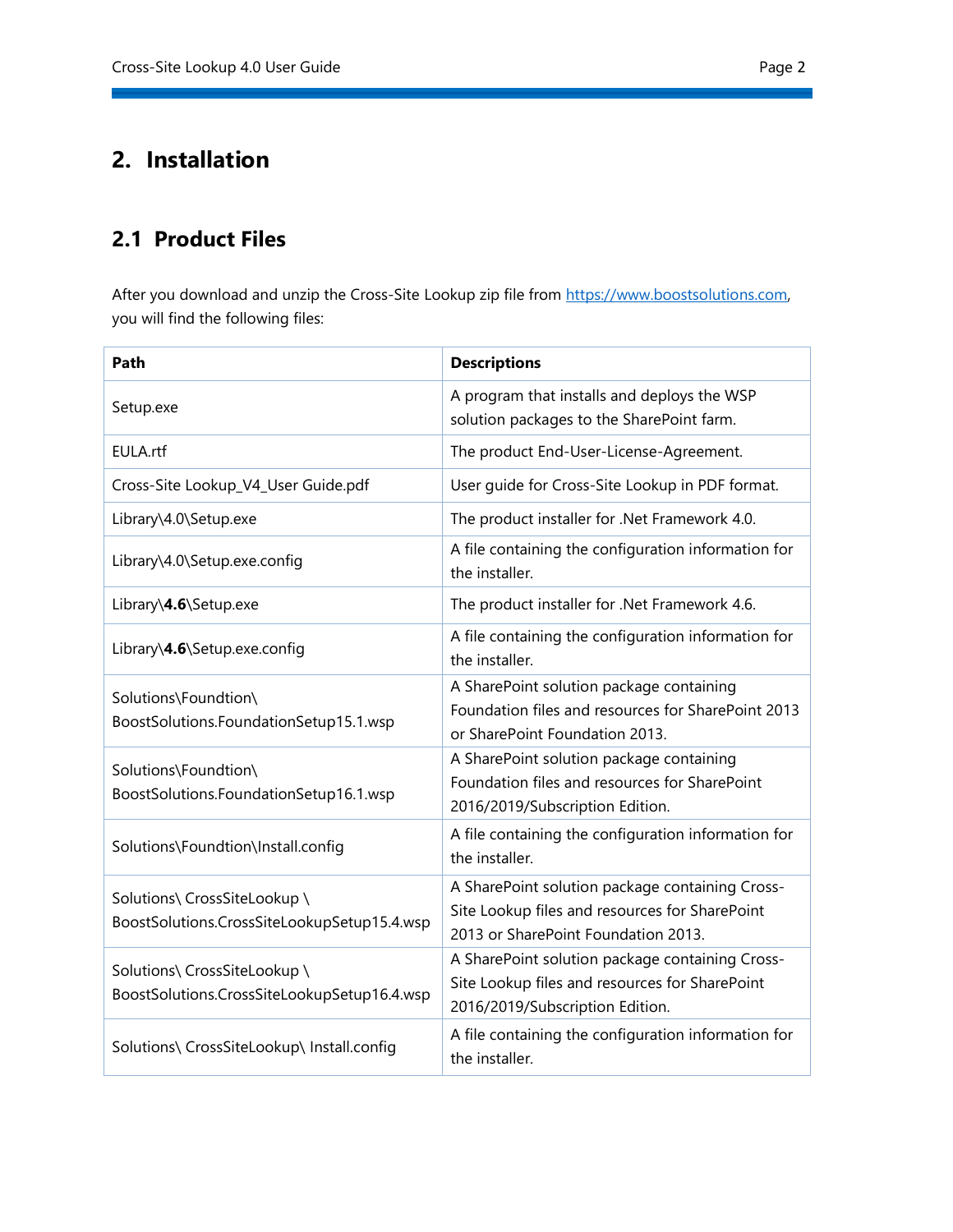## <span id="page-5-0"></span>**2.2 Software Requirements**

Before you install Cross-Site Lookup, ensure your system meets the following requirements:

| <b>SharePoint Server Subscription Edition</b> |                                                                                          |  |
|-----------------------------------------------|------------------------------------------------------------------------------------------|--|
| Operating<br>System                           | Windows Server 2019 Standard or Datacenter<br>Windows Server 2022 Standard or Datacenter |  |
| Server                                        | Microsoft SharePoint Server Subscription Edition                                         |  |
| <b>Browser</b>                                | Microsoft Edge<br>Mozilla Firefox<br>Google Chrome                                       |  |

#### **SharePoint 2019**

| Operating<br>System | Windows Server 2016 Standard or Datacenter<br>Windows Server 2019 Standard or Datacenter        |
|---------------------|-------------------------------------------------------------------------------------------------|
| Server              | Microsoft SharePoint Server 2019                                                                |
| <b>Browser</b>      | Microsoft Internet Explorer 11 or greater<br>Microsoft Edge<br>Mozilla Firefox<br>Google Chrome |

#### **SharePoint 2016**

| Operating<br>System | Microsoft Windows Server 2012 Standard or Datacenter X64<br>Microsoft Windows Server 2016 Standard or Datacenter |
|---------------------|------------------------------------------------------------------------------------------------------------------|
| Server              | Microsoft SharePoint Server 2016<br>Microsoft .NET Framework 4.6                                                 |
| <b>Browser</b>      | Microsoft Internet Explorer 10 or greater<br>Microsoft Edge<br>Mozilla Firefox<br>Google Chrome                  |

#### **SharePoint 2013**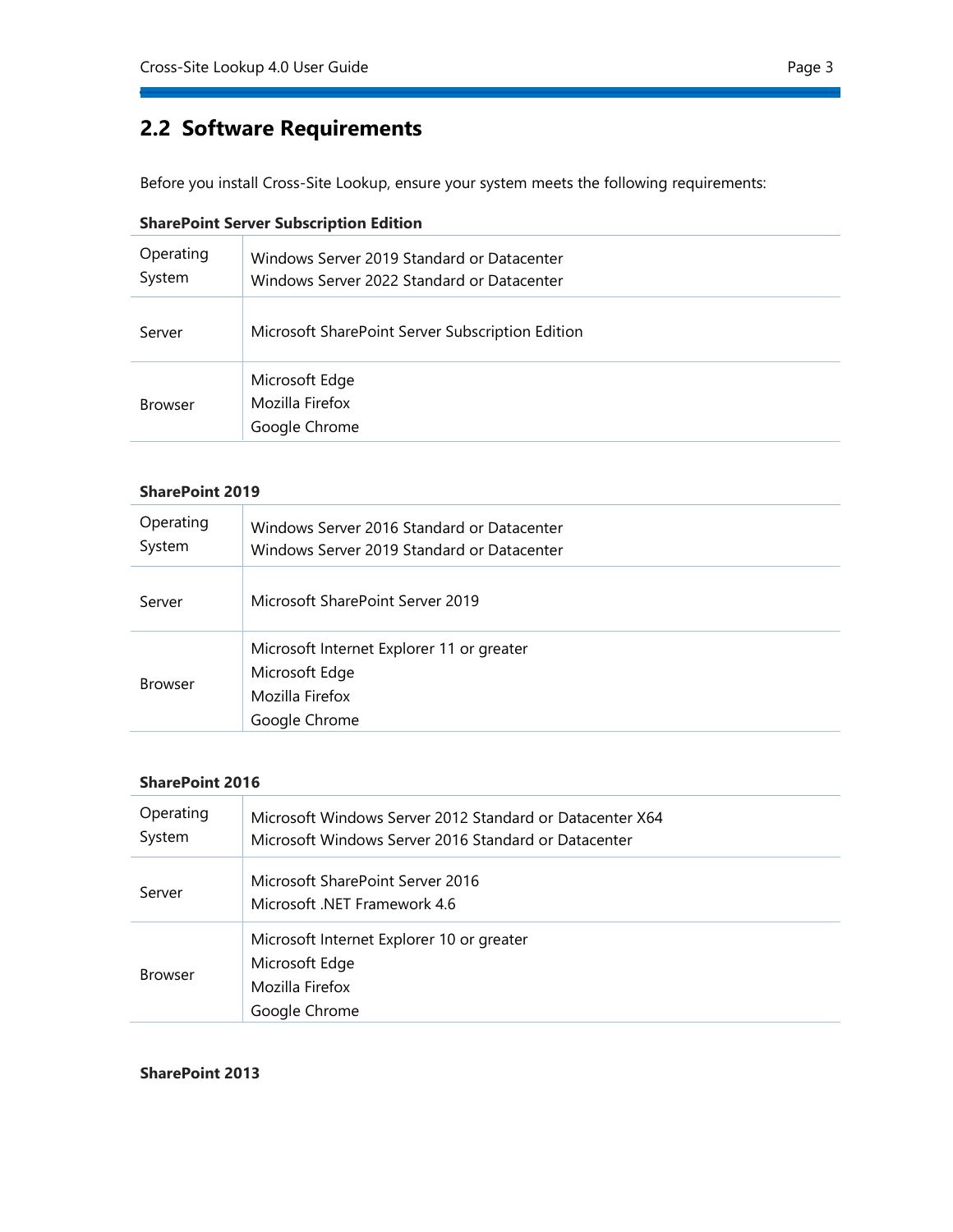| Operating<br>System | Microsoft Windows Server 2012 Standard or Datacenter X64<br>Microsoft Windows Server 2008 R2 SP1         |
|---------------------|----------------------------------------------------------------------------------------------------------|
| Server              | Microsoft SharePoint Foundation 2013 or Microsoft SharePoint Server 2013<br>Microsoft .NET Framework 4.5 |
| <b>Browser</b>      | Microsoft Internet Explorer 8 or greater<br>Microsoft Edge<br>Mozilla Firefox<br>Google Chrome           |

## <span id="page-6-0"></span>**2.3 Installation**

Follow these steps to install Cross-Site Lookup on your SharePoint servers.

#### **Installation Preconditions**

Before you start installing the product, please make sure these services are started on your SharePoint servers: **SharePoint Administration** and **SharePoint Timer**.

|                        | Services                                      |         | x            |   |
|------------------------|-----------------------------------------------|---------|--------------|---|
| Action<br>File<br>View | Help                                          |         |              |   |
| <b>BY</b>              | $\mathbf{r}$<br>园<br>$\blacksquare$<br>Ш<br>国 |         |              |   |
| Services (Local)       | Name                                          | Status  | Startup Type | ∧ |
|                        | <b>Server</b>                                 | Runnina | Automatic    |   |
|                        | SharePoint Administration                     | Running | Automatic    |   |
|                        | SharePoint Insights                           |         | Disabled     |   |
|                        | SharePoint Search Host Controller             | Running | Automatic    |   |
|                        | SharePoint Server Search 16                   | Running | Manual       |   |
|                        | SharePoint Timer Service                      |         | Automatic    |   |
|                        | SharePoint Tracing Service                    | Running | Automatic    |   |
|                        | SharePoint User Code Host                     | Running | Automatic    |   |
|                        | SharePoint VSS Writer                         |         | Manual       | Ξ |
|                        | Shell Hardware Detection                      | Running | Automatic    |   |
|                        | Smart Card                                    |         | Disabled     |   |
|                        | Smart Card Device Enumeration Service         | Running | Manual (Trig |   |
|                        | Smart Card Removal Policy                     |         | Manual       |   |
|                        | SNMP Trap                                     |         | Manual       |   |
|                        | Extended \ Standard                           |         |              |   |
|                        |                                               |         |              |   |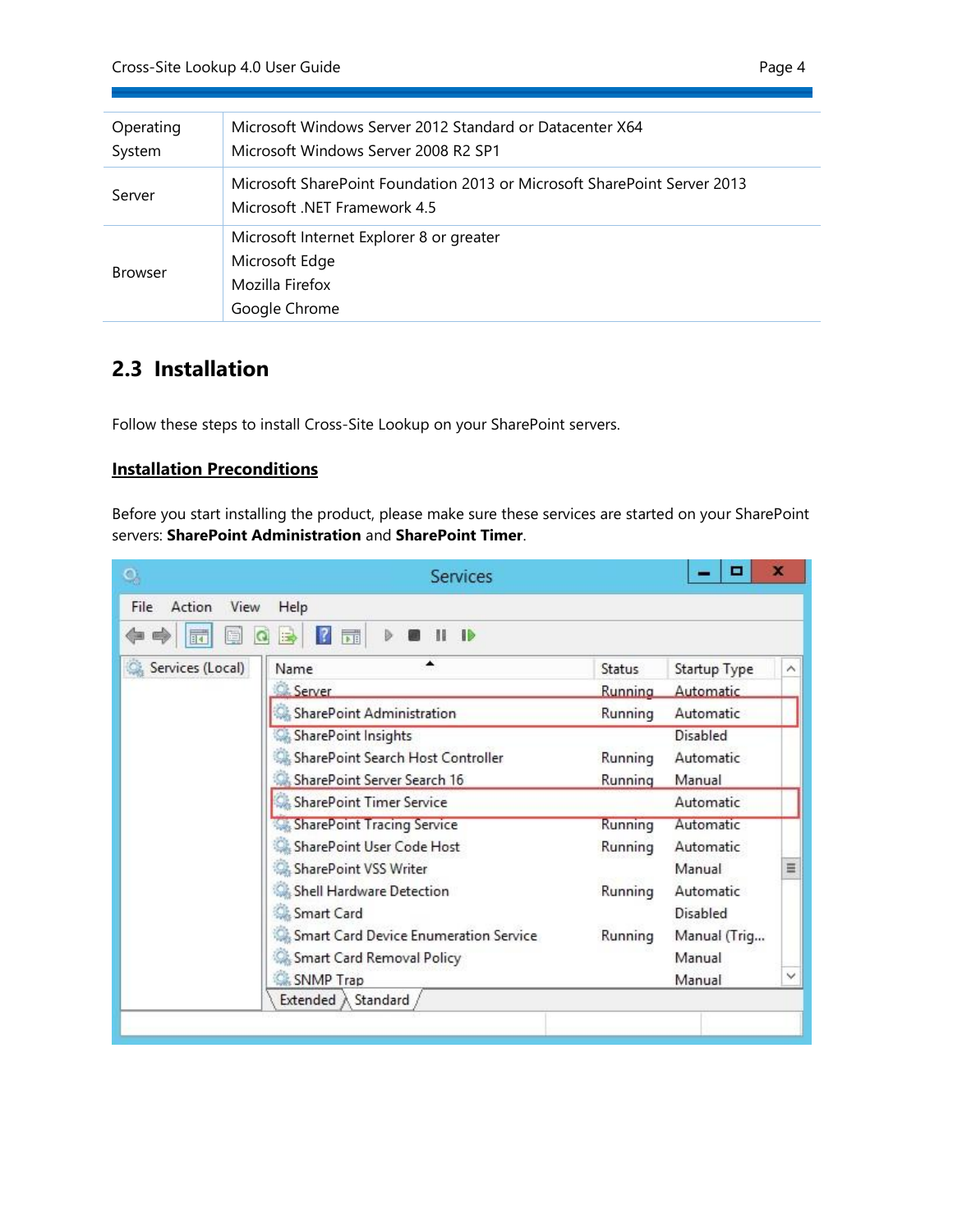Cross-Site Lookup must be run on one front-end Web server in the SharePoint farm where **Microsoft SharePoint Foundation Web Application services** are running. Check **Central Administration** → **System Settings** for a list of servers running this service.

#### **Required Permissions**

To perform this procedure, you must have specific permissions and rights.

- Member of the local server's **Administrators** group.
- Member of the **Farm Administrators** group.

#### **To install Cross-Site Lookup on SharePoint server.**

- a. Download the zip file  $(*.zip)$  of the product of your choice from the BoostSolutions website, then extract the file.
- b. Open the created folder and run the **Setup.exe** file.

*Note* If you cannot run the setup file, please right click the **Setup.exe** file and choose Run as administrator.

- c. A system check is performed to verify if your machine meets all the requirements for installing the product. After the system check is finished, click **Next**.
- d. Review and accept the End-User License Agreement and click **Next**.
- e. In the Web Application Deployment Targets, select the web applications you are going to install and click **Next**.

*Note* If you select **Automatically activate features**, the product features will be activated in the target site collection during the installation process. If you want to manually activate the product feature later, uncheck this box.

f. Upon completion of the installation, details are displayed showing which web applications you product has been installed to. Click **Close**.

## <span id="page-7-0"></span>**2.4 Upgrade**

Download the latest version of our product and run the **Setup.exe** file.

<span id="page-7-1"></span>In the **Program Maintenance** window, select **Upgrade** and click **Next**.

## **2.5 Uninstallation**

If you want to uninstall the product, double-click the **Setup.exe** file.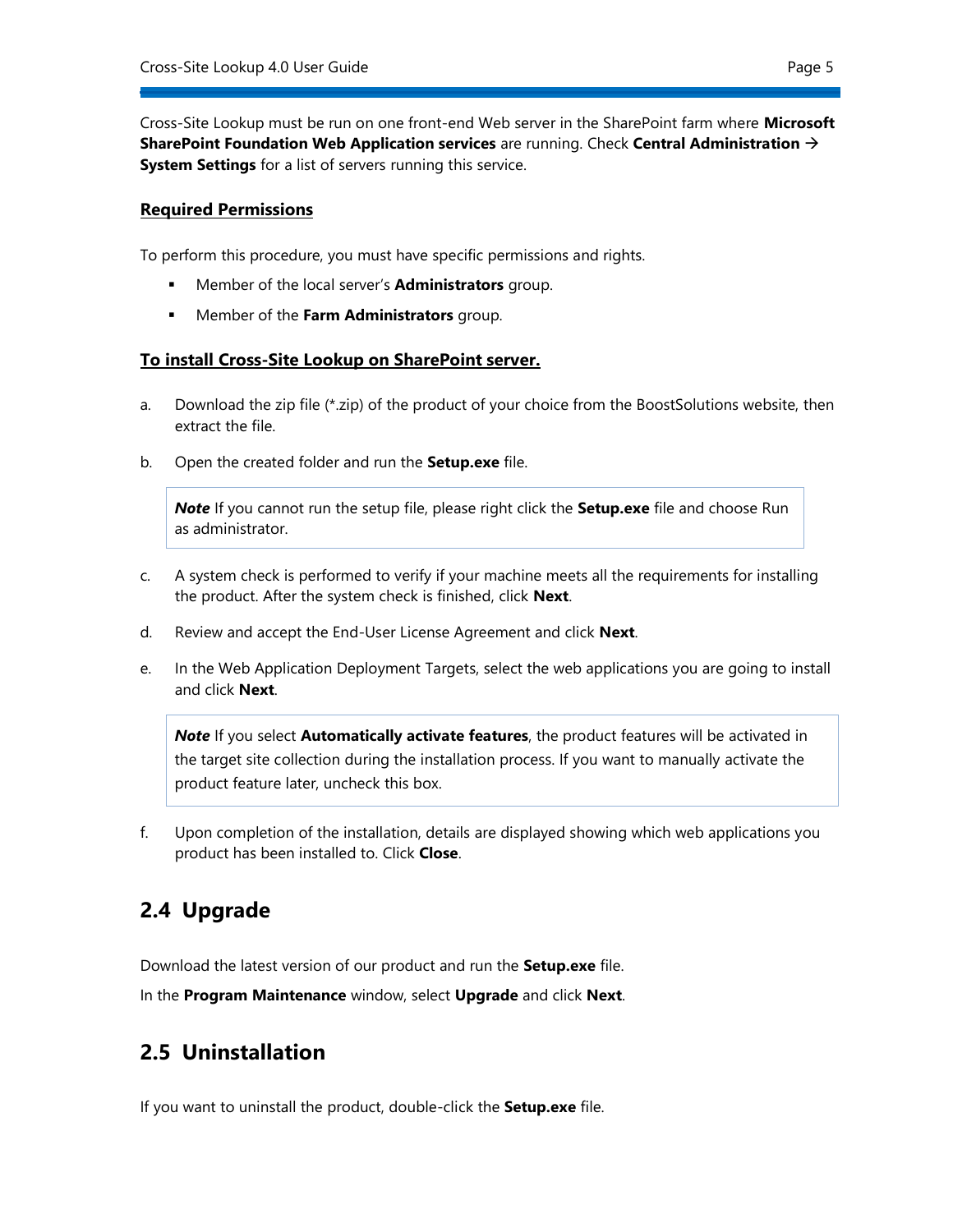In the **Repair or Remove** window, select **Remove** and click **Next**. Then the application will be removed.

## <span id="page-8-0"></span>**2.6 Command\_Line Installation**

The following instructions are for installing the solution files for Cross-Site Lookup in SharePoint 2016 by using the SharePoint STSADM command line tool.

#### **Required permissions**

To use STSADM, you must be a member of the local Administrators group on the server.

#### **To install Cross-Site Lookup to SharePoint servers.**

- a. Extract the files from the product zip pack to a folder on one SharePoint server.
- b. Open a command prompt and make sure your path is set with the SharePoint bin directory.
- c. Add the solution files to SharePoint in the STSADM command line tool.

*stsadm -o addsolution -filename BoostSolutions.CrossSiteLookupSetup16.4.wsp stsadm -o addsolution -filename BoostSolutions.FoundationSetup16.1.wsp*

d. Deploy the added solution with the following command:

*stsadm -o deploysolution -name BoostSolutions.CrossSiteLookupSetup16.4.wsp allowgacdeployment –url [virtual server url] –immediate*

*stsadm -o deploysolution -name BoostSolutions.FoundationSetup16.1.wsp -allowgacdeployment –url [virtual server url] –immediate*

e. Wait for the deployment to complete. Check the final status of the deployment with this command:

*stsadm -o displaysolution -name BoostSolutions.CrossSiteLookupSetup16.4.wsp stsadm -o displaysolution -name BoostSolutions.FoundationSetup16.1.wsp*

The result should contain a <Deployed> parameter for which the value is TRUE.

f. In the STSADM tool, activate the features.

*stsadm -o activatefeature -name SharePointBoost.CrossSiteLookup –url [site collection url] –force* stsadm -o activatefeature -name SharePointBoost.CrossSiteLookupDataAdapter --url [site *collection url] –force*

*stsadm -o activatefeature -name SharePointBoost.CrossSiteLookup.CA –url [site collection url] –*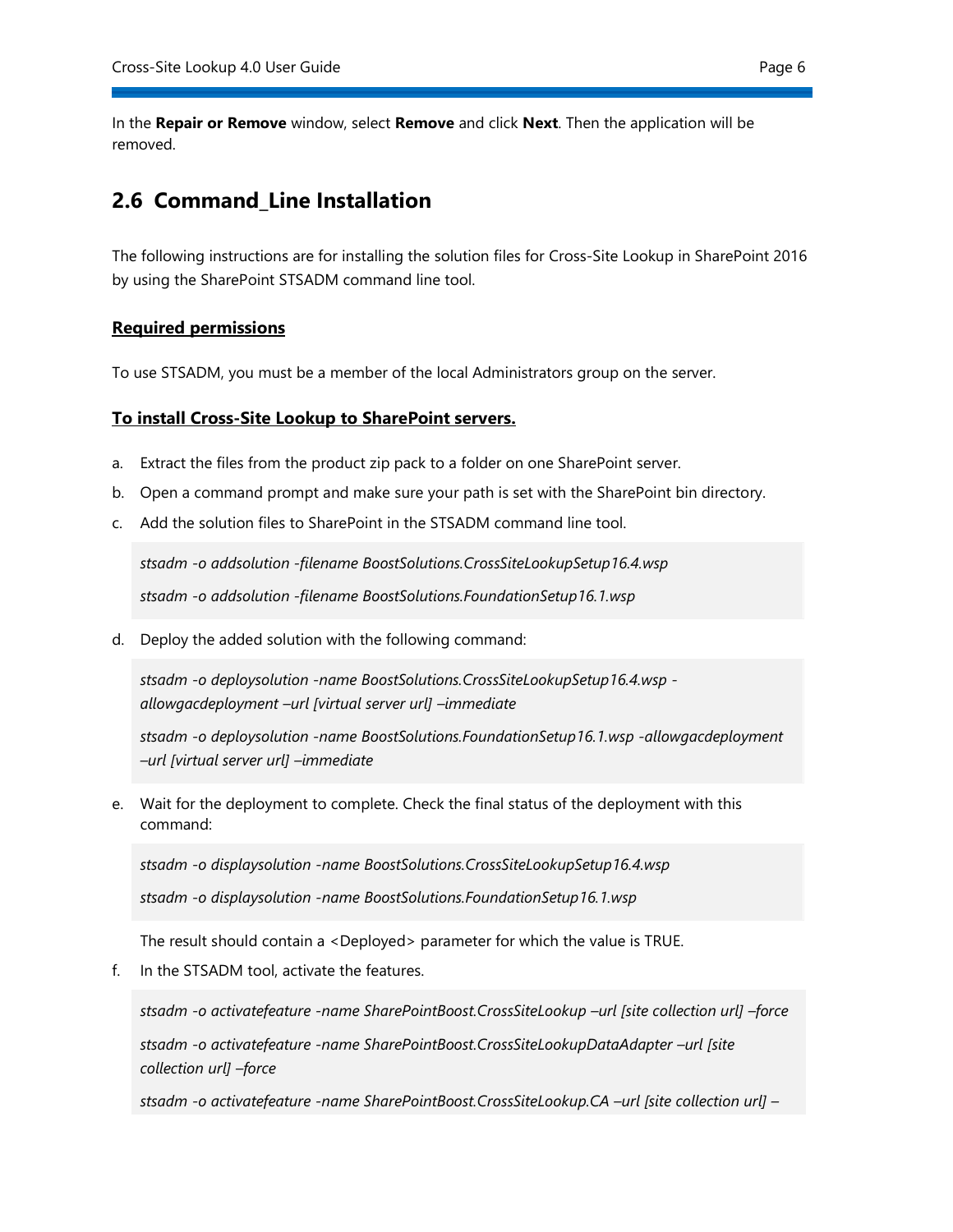*force*

#### **To remove Cross-Site Lookup from SharePoint servers.**

a. Removal is initiated with the following command:

*stsadm -o retractsolution -name BoostSolutions.CrossSiteLookupSetup16.4.wsp -immediate -url [virtual server url]* 

b. Wait for the removal to finish. To check the final status of the removal you can use the following command:

*stsadm -o displaysolution -name BoostSolutions.CrossSiteLookupSetup16.4.wsp*

The result should contain the <Deployed> parameter for which the value is FALSE and the <LastOperationResult> parameter with the RetractionSucceeded value.

c. Remove the solution from the SharePoint solutions storage:

*stsadm -o deletesolution -name BoostSolutions.CrossSiteLookupSetup16.4.wsp*

#### <span id="page-9-0"></span>**To remove BoostSolutions Foundation from SharePoint servers.**

The BoostSolutions Foundation is designed to provide a centralized interface to manage licenses for all BoostSolutions software from within SharePoint Central Administration. If are still using BoostSolutions product on your SharePoint server, DO NOT remove Foundation from the servers.

a. Removal is initiated with the following command:

*stsadm -o retractsolution -name BoostSolutions.FoundationSetup16.1.wsp –immediate –url [virtual server url]*

b. Wait for the removal to finish. To check the final status of the removal you can use the following command:

*stsadm -o displaysolution -name BoostSolutions.FoundationSetup16.1.wsp*

The result should contain the <Deployed> parameter for which the value is FALSE and the <LastOperationResult> parameter with the RetractionSucceeded value.

c. Remove the solution from the SharePoint solutions storage:

*stsadm -o deletesolution -name BoostSolutions.FoundationSetup16.1.wsp*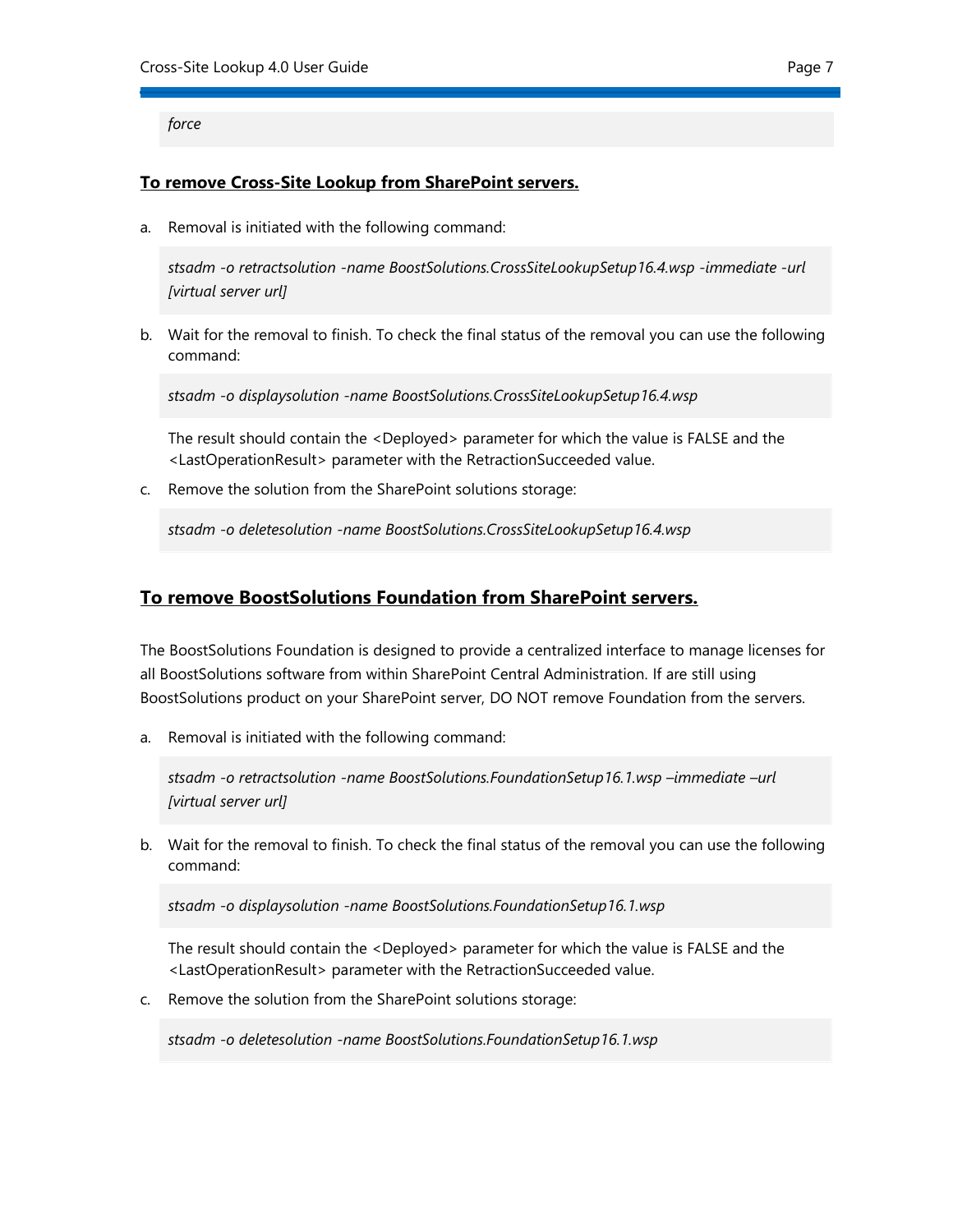## **2.7 Feature Activation**

#### **Activate Cross-Site Lookup's features in site collection**

By default, the application's features are automatically activated once the product is installed. You can also activate the product feature manually.

- a. Click **Settings** and then click **Site Settings**.
- b. Under **Site Collection Administration** click **Site collection features**.
- c. Find the application feature and click **Activate**. After a feature is activated, the Status column lists the feature as **Active**.



BoostSolutions Cross-Site Lookup 4.8.1014.0

Look up information from other sites in the site collection. (Powered by BoostSolutions)



#### **Activate Cross-Site Lookup's features in Central Administration**

- a. Using the Quick Launch click **Application Management**.
- b. On the Application Management page, under Manage Applications, click **Manage Web applications**.
- c. Select a web application you want to configure and click **Manage Features** on the ribbon.
- d. Find Cross-Site Lookup's features and click **Activate**. After a feature is activated, the Status column lists the feature as **Active**.

Cross-Site Lookup Data Adapter 4.8.1014.0 Provides the ability to manage Cross-Site Lookup Column data in Deactivate Active Microsoft Office applications like Excel, Access, Word and SharePoint Workspace. (Powered by BoostSolutions)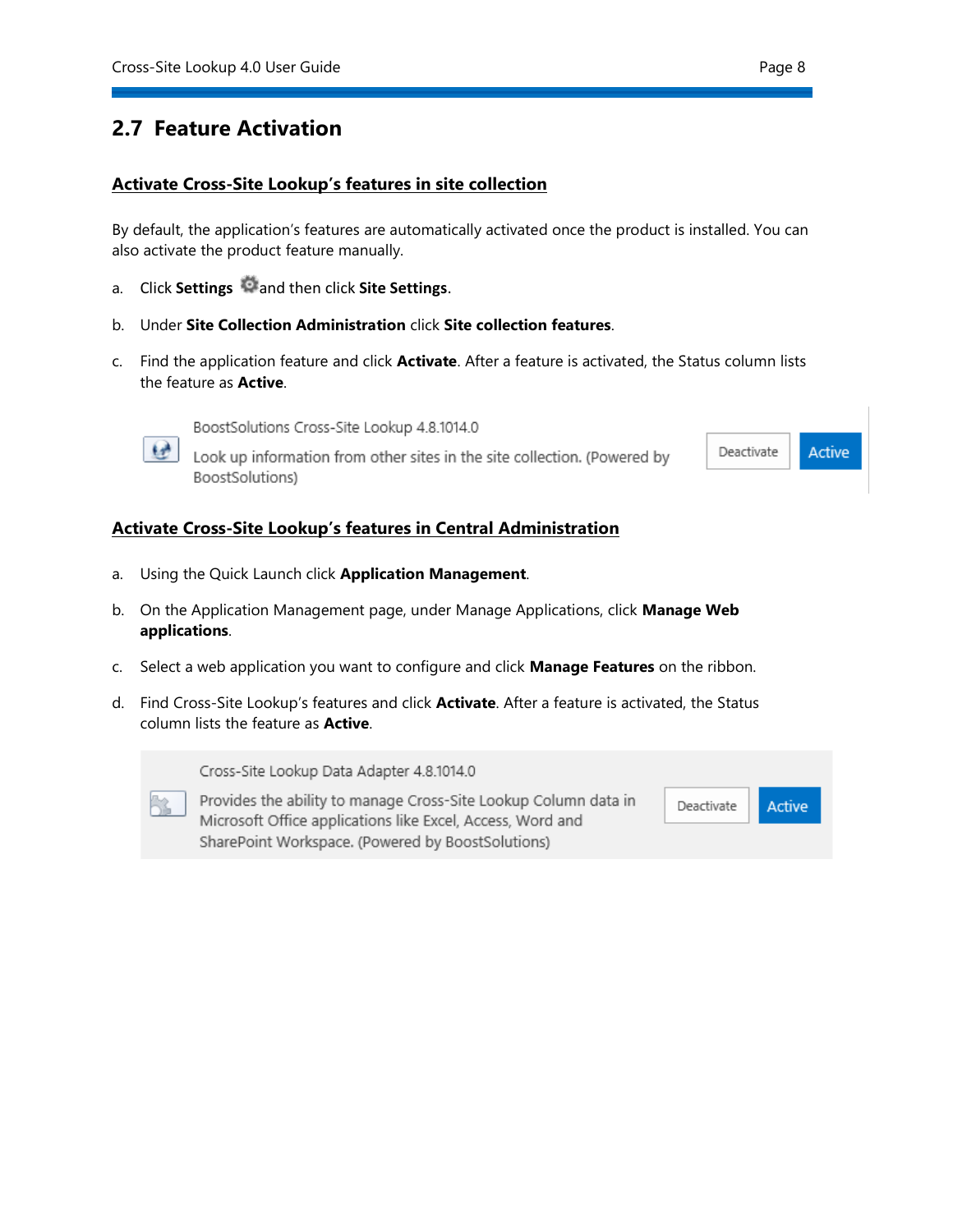## <span id="page-11-0"></span>**3. How to use Cross-Site Lookup**

## <span id="page-11-1"></span>**3.1 Settings for Cross-Site Lookup**

After you install the product on the SharePoint server, a **Cross-Site Lookup** column type will be available in the **Create Column** page.

 $\bigcirc$  Calculated (calculation based on other columns)

○ Task Outcome

O External Data

⊙ Cross-Site Lookup (Look up information from any site in the site collection)

O Managed Metadata

## <span id="page-11-2"></span>**3.1.1 General Settings**

The General Settings section allows you to specify the source column which is used to get information from.

#### **General Settings**

| Get information from this site: |        |  |
|---------------------------------|--------|--|
| Evaluation                      | $\sim$ |  |

Get information from this list:

Product

In this column:

ID

□ Allow multiple values

Add a column to show each of these additional fields:

 $\checkmark$ 

 $\Box$ ID

 $\Box$  Modified

 $\Box$  Created

 $\Box$  Version

□ Compliance Asset Id

 $\Box$  Pro Version



#### • **Get information form this site**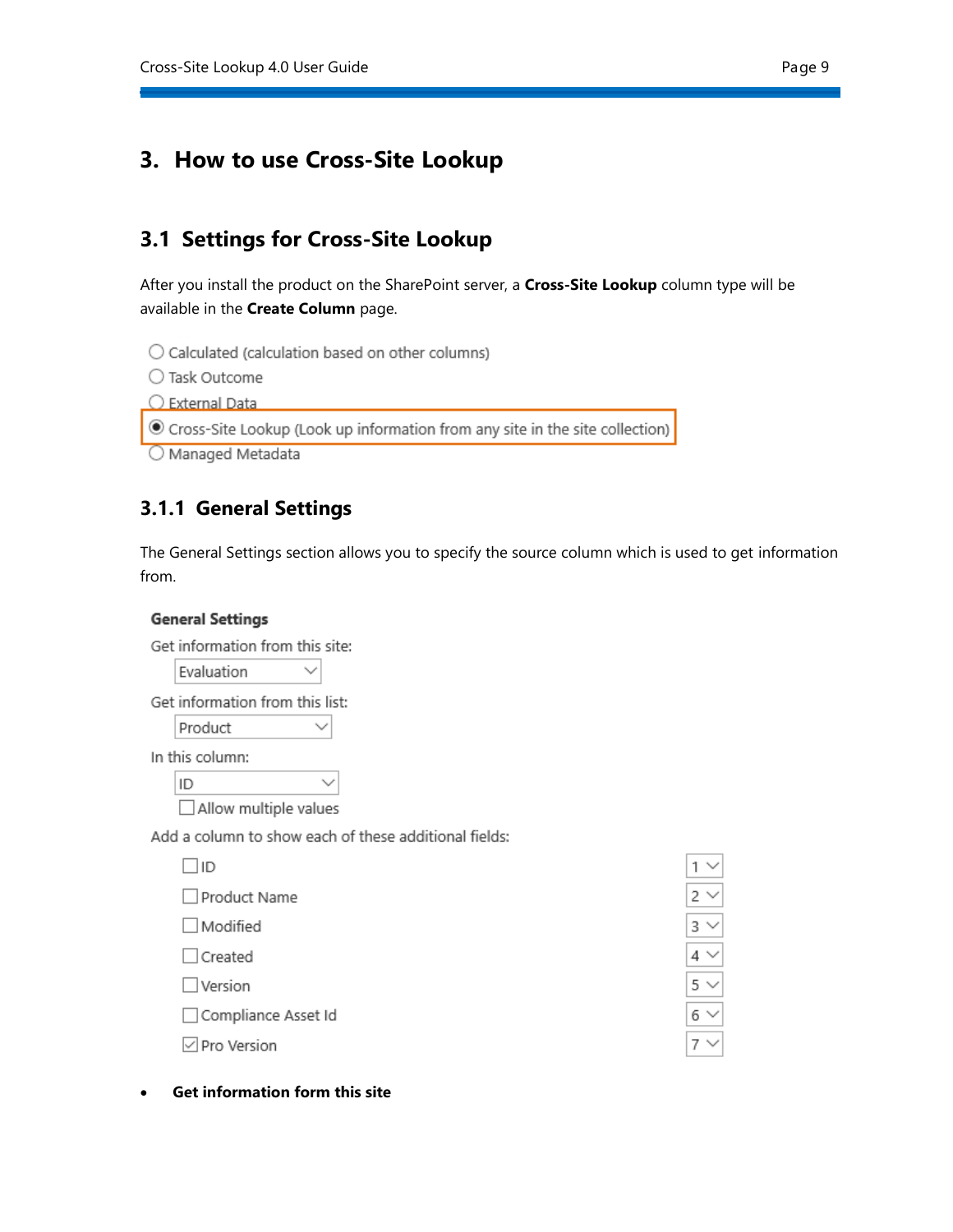This dropdown list shows all the sites in the current site collection. You need to specify the source site here; a source site is where the lookup list is located. The source site can be any site in the current site collection.

#### • **Get information form this list**

This dropdown list shows all the available lists in the site you selected. You need to specify the source list here (such as a SharePoint lookup column). The source list is a list that Cross-Site lookup will use to refer to information.

#### • **In this column**

In this dropdown list, you will need to specify the source column. A source column contains data for your Cross-site Lookup dropdown list.

*Note* Supported Source Column types include: Single Line of Text, Number, Date and time, Calculated (output is single line of text), ID, Modified, Created, Version.

#### • **Addition fields**

This function allows you to add more columns to the lookup that will be displayed only in the list view page. You can specify the order of additional columns by selecting the number on the right side of the columns.

## <span id="page-12-0"></span>**3.1.2 Advanced Settings**

Cross-Site Lookup provides you the following options in Advanced Settings to make your look-up more efficient.

#### **Advanced Settings**

 $\Box$  Enable creating new item in the source lookup list

Text of creating new item link:

Create new item...

 $\vee$  Filter by view

 $\Box$  Folder mode (Look up folders from other sites or lists. The contents of the folders will only be visible when you view an item. Please make sure that you look up based on a column containing information, i.e. if you look up based on the column "Title," then each item must have a title.)

□ Display only one instance of duplicate items

• **Enable creating new item in the source lookup list**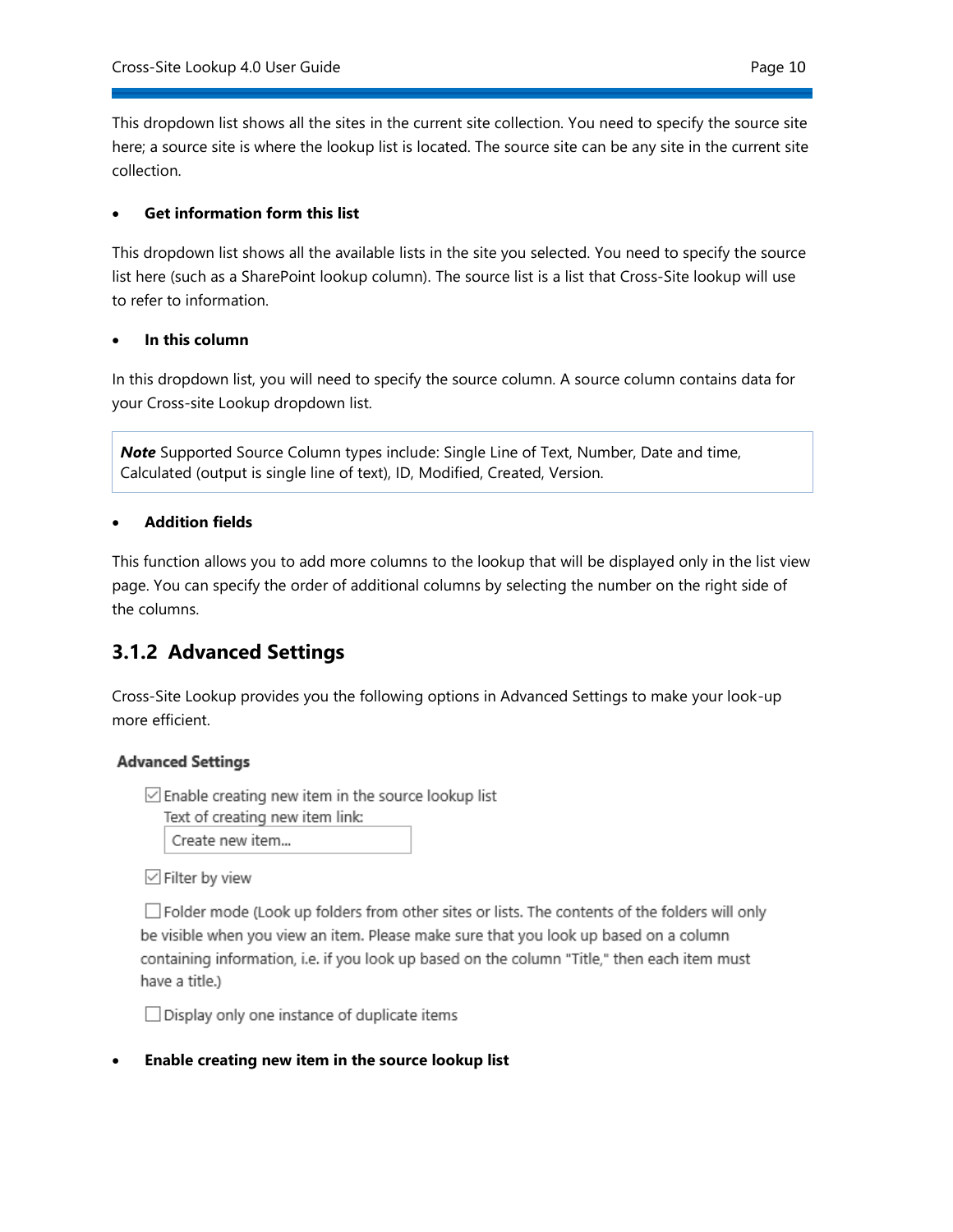When you check this box you can add new items in the source lookup list. The following link will be added below the lookup field:

| Select view to filter items: (No Filter) $\vee$ |  |  |  |
|-------------------------------------------------|--|--|--|
| (None)                                          |  |  |  |
| Create new item                                 |  |  |  |

*Note* You can customize the text of creating new item link.

#### • **Filter by view**

Add a filter for the Cross-site column. This means if a view is selected, the column will only display items that are related to the selected view.

| Product | Select view to filter items: All Items                                 |                   |  |  |  |  |
|---------|------------------------------------------------------------------------|-------------------|--|--|--|--|
|         |                                                                        |                   |  |  |  |  |
|         | Doc Viewer<br>Doc Printer<br>Doc Converter<br>Doc Sender<br>Doc Safter | $Add$ ><br>Remove |  |  |  |  |

Create new item...

#### • **Folder mode**

Enable this function to look up folder information in the source list.

| M<br>۰.<br>v<br>×<br>٠ |
|------------------------|
|------------------------|

- When you enable Folder mode, **Filter by view** and **Display only one instance of duplicate items** will be disabled.
- Folder information will be shown in **New Item Form** and **Edit Item Form** dropdown list; the content of the folders will only be visible in the **View Item Form**.
- The Cross-site Lookup column dropdown list will show nothing if the source column does not contain information.

#### • **Display only one instance of duplicate items**

Select this checkbox to display one item when duplicate items exist.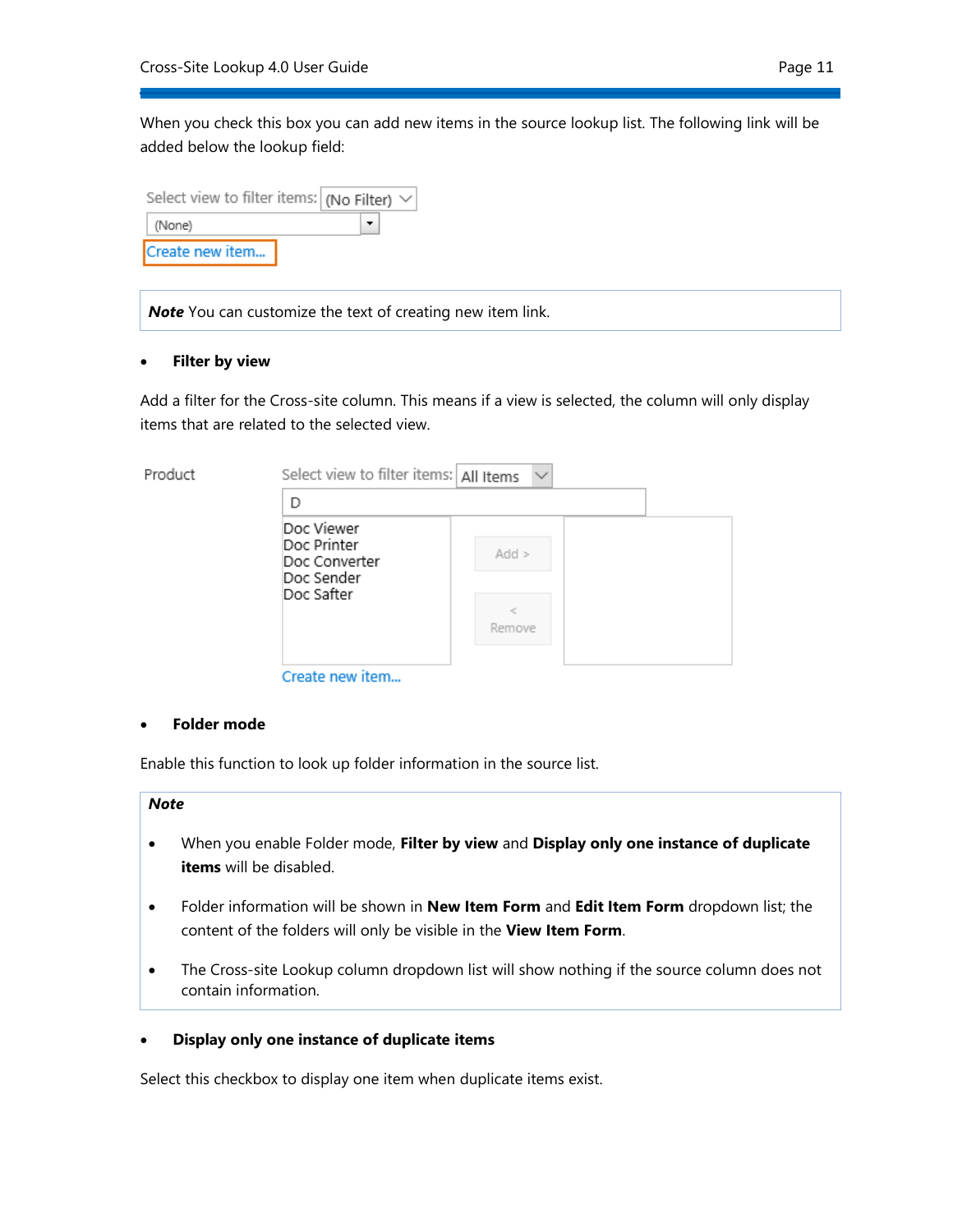## <span id="page-14-0"></span>**3.2 Create a Cross-Site Lookup column**

To create a Cross-Site Lookup column, you must have design permission level for the list or library or be a member of the default SharePoint Designer group.

- a. Enter the list or library that you want to create a Cross-site Lookup column for.
- b. On the Ribbon, click the **List** or **Library** tab and then click **Create Column** in the Manage View group.



- c. In the Create Column dialog box, configure the following sections:
	- a. In the **Name and Type** section, enter a name for your Cross-site lookup column in the Column name box.
	- b. Under **The type of information in this column is**, select Cross-Site Lookup.
	- c. In the General Settings section, you need to specify the source information for your lookup column. You can select **Allow multiple values** if you need to enable multiple values in your lookup column.

## <span id="page-14-1"></span>**3.3 Edit a Cross-Site Lookup column**

You can change the settings for a Cross-Site Lookup column. But just like the SharePoint lookup column, you cannot change the column type, source site, and the source list.

- a. Enter the list or library that contains the Cross-Site Lookup column you want to edit.
- b. On the Ribbon, click the **List** or **Library** tab and then click **List Settings** or **Library Settings** in the Settings group.



c. On the List Settings or Library Settings page, under the **Columns** section, click the name of the Cross-Site Lookup column that you want to edit.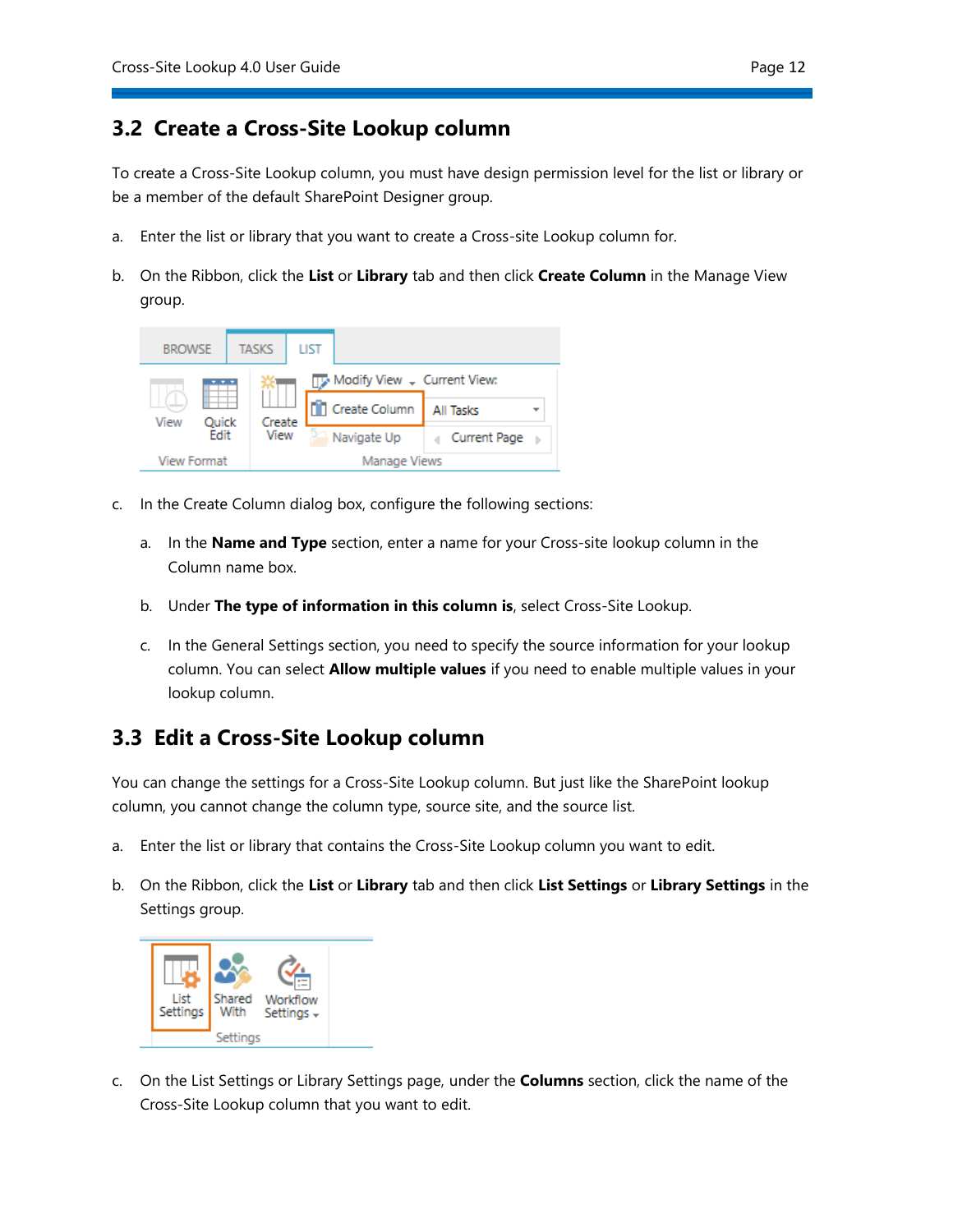d. Change the settings that you want and then click **OK**.

## <span id="page-15-0"></span>**3.4 Delete a Cross-Site Lookup column**

This procedure deletes the Cross-Site Lookup column and any data in this column. You cannot restore the Cross-Site Lookup column from the Recycle Bin once it has been deleted.

- a. Enter the list or library that contains the Cross-Site Lookup column you want to edit.
- b. On the Ribbon, click the **List** or **Library** tab and then click **List Settings** or **Library Settings** in the Settings group.



- c. On the List Settings or Library Settings page, in the **Columns** section, click the name of the Cross-Site Lookup column that you want to delete.
- d. Scroll to the bottom of the **Change Column** page and then click **Delete**.
- e. When prompted, click **OK**.

## <span id="page-15-1"></span>**3.5 Convert Column**

This function allows you to convert lookup columns from Cross-Site Lookup, Cascaded Lookup and SharePoint lookup column without creating new lookup columns. Converting will keep the Cross-Site Lookup settings when converting into a SharePoint lookup column.

## <span id="page-15-2"></span>**3.5.1 Convert a lookup column into a Cross-Site Lookup column**

This function helps you to convert a lookup column (SharePoint lookup or Cascaded lookup) to a Cross-Site Lookup column.

- a. Open the **Create Column** page and select Cross-Site Lookup in the Name and type section.
- b. Configure the General Settings and Advanced Settings as per your needs.
- c. Click **Click here to convert a Lookup column in this list into a Cross-Site Lookup column**.

Convert:

Click here to convert a Lookup column in this list into a Cross-Site Lookup column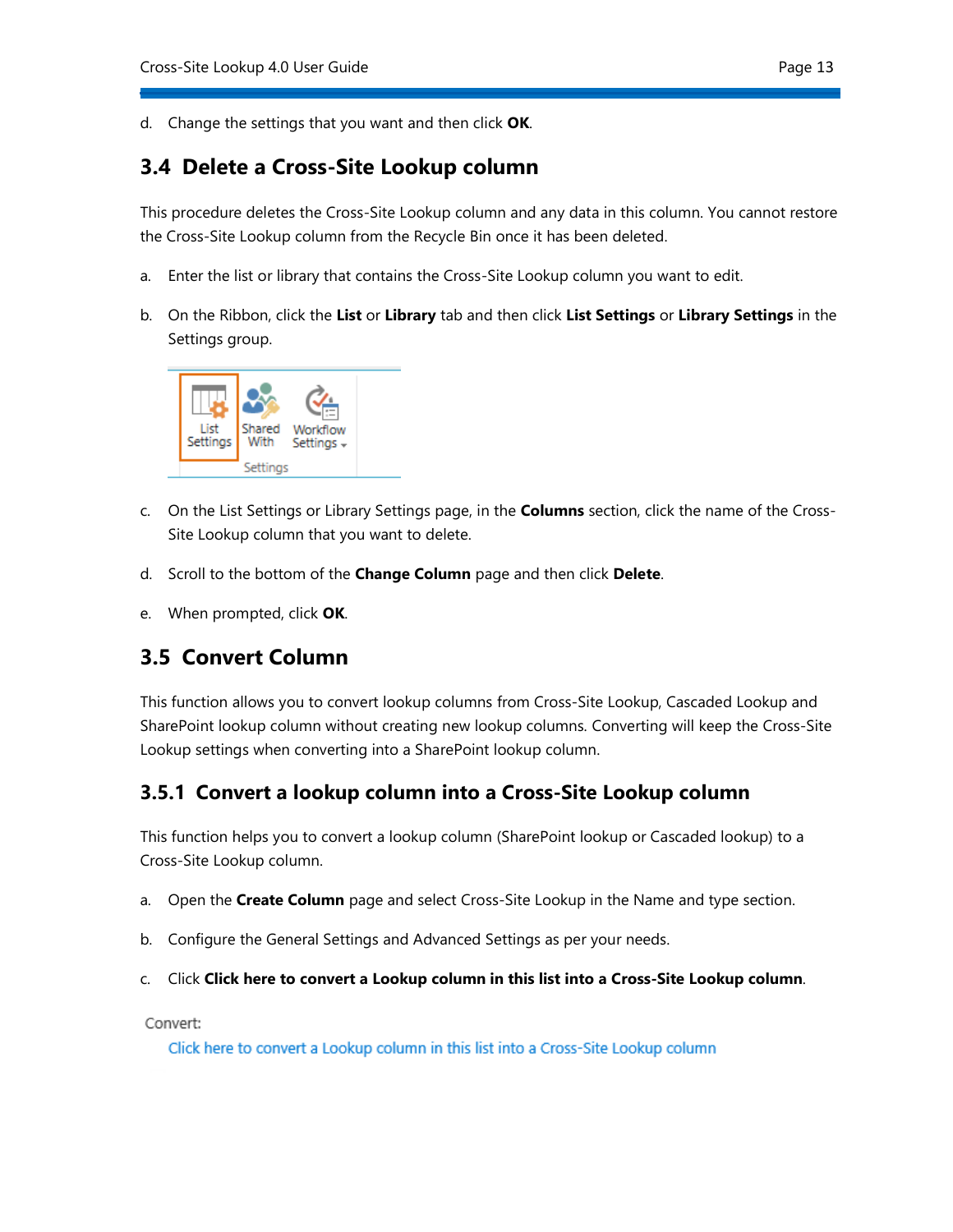*Note* This link will not appear if there is no Cascaded Lookup or SharePoint Lookup column in the current list.

d. Then you will be directed to page, where you can will find all the Cascaded lookup and SharePoint lookup columns in the drop-down list.

| Select Lookup Column                                                       |        |    |        |
|----------------------------------------------------------------------------|--------|----|--------|
| Select a column you would like to convert into a Cross-Site Lookup column. | Lookup |    |        |
|                                                                            |        |    |        |
|                                                                            |        | OK | Cancel |

- e. Choose a lookup column you would like to convert into a Cross-Site Lookup column, and click **OK**. You will return to the **Change Column** page. The column has already been converted into a Cross-Site Lookup column.
- f. Click **OK** to save the column settings.

## <span id="page-16-0"></span>**3.5.2 Convert to original SharePoint Lookup column**

This function helps you to convert a Cross-Site Lookup column into an original SharePoint Lookup column.

- a. First select the Cross-Site Lookup column you want to convert into an original SharePoint Lookup column and then enter the **Change Column** page.
- b. Select **Convert to original SharePoint Lookup column (stop using "Cross-Site Lookup" features).**

#### Convert:

○ Convert to original SharePoint Lookup column (stop using "Cross-Site Lookup" features)

*Note* This function is not available in the **trial version**.

c. A prompt dialog box will appear as follows: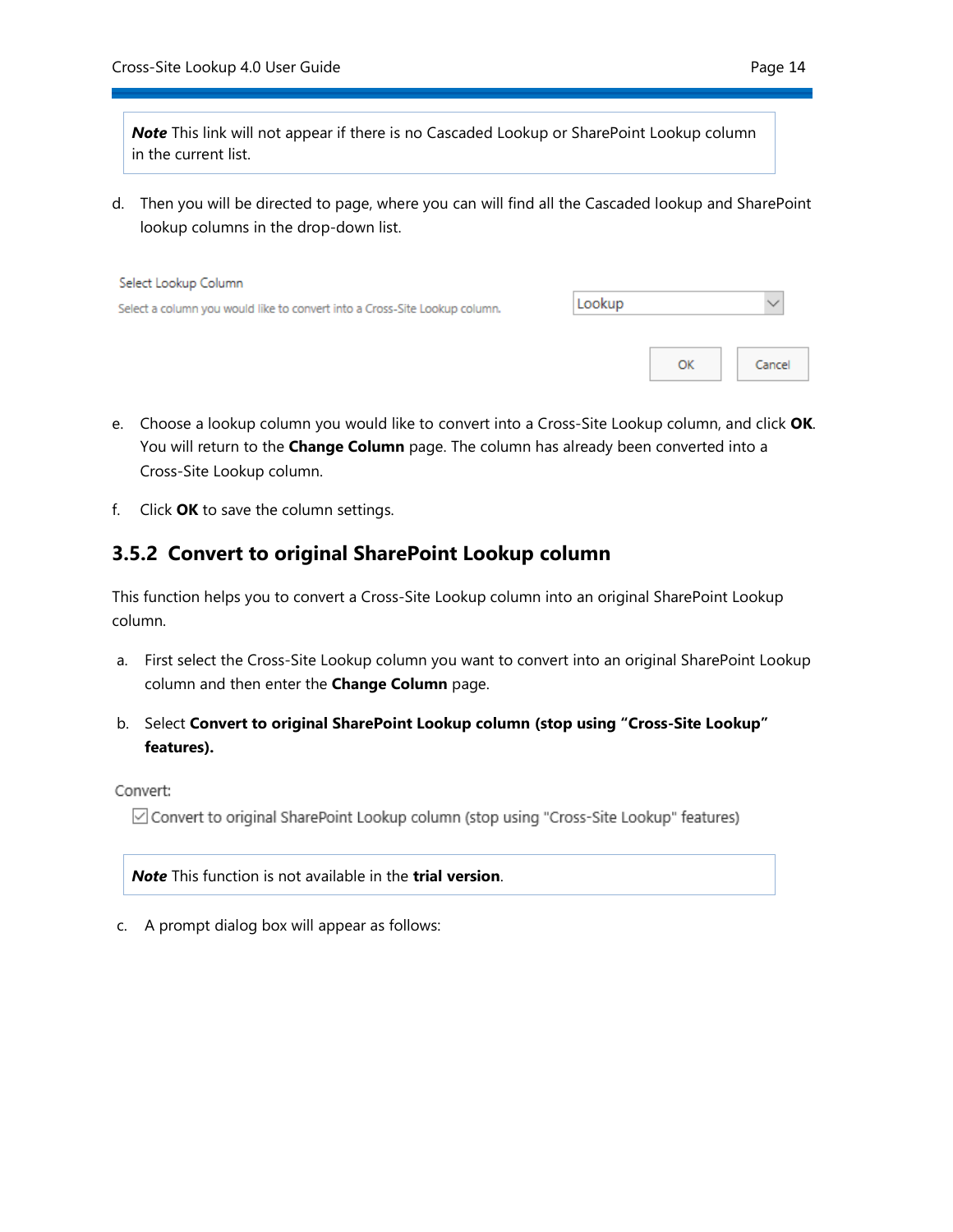

- d. Click **OK**. You will return to the **Change Column** page. The Cross-Site Lookup column has already been converted into an original SharePoint lookup column.
- e. Click **OK** to save the column settings.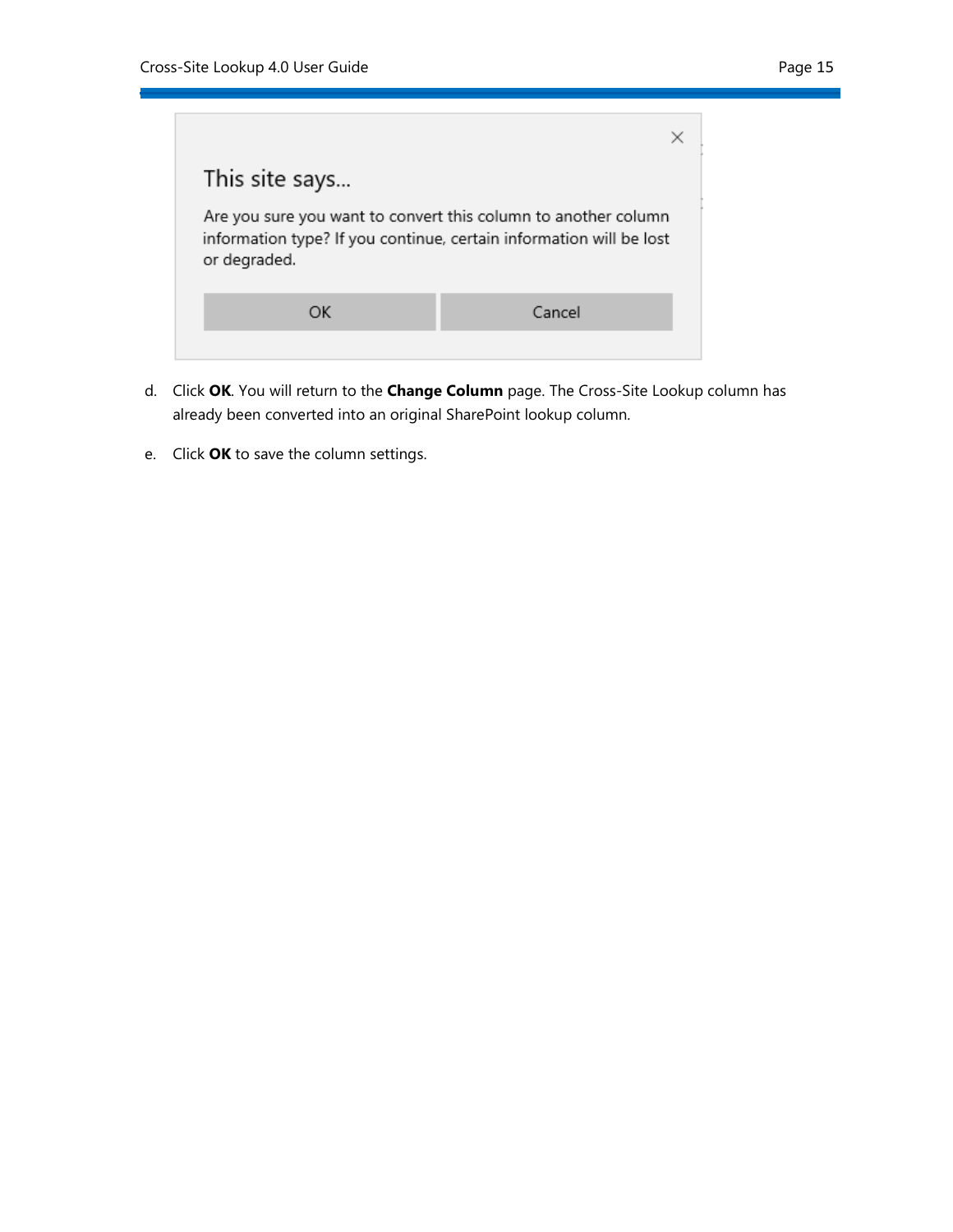## <span id="page-18-0"></span>**4. Manage Column Data with Microsoft Office Applications**

By default, SharePoint only can manage column data in Microsoft Office applications. Cross-Site Lookup 4.0 provides a new **Data Adapter** Web Application feature that enhances the functionality of SharePoint with the ability to manage Cross-Site Lookup columns in **Microsoft Excel**, **Microsoft Access**, **Microsoft Word** and **SharePoint Workspace**.

To activate Cross-Site Lookup Data Adapter feature, please see section *2.2 Feature Activation.*

- $9 0 1$  $X \cup I$ Page Layout Formulas File Home Insert Data Ж 宋体  $A^{\dagger} A^{\dagger}$ ≡  $\overline{.}$  11  $\tau$  $=$ þ Paste abc জ-ま 言 B I  $\underline{U}$   $\sim$   $\mid$ 開 \* Clipboard <sub>Is</sub> Font  $\overline{\mathbb{R}}$ Document Properties - Server Title: Cross-Site Lookup column: v E9 Kanon Hitacl A Google Cross-Site Lookup column  $T_{t, \text{max}}$ Microsof  $\mathbf{1}$  $In a table$
- **Microsoft Excel**



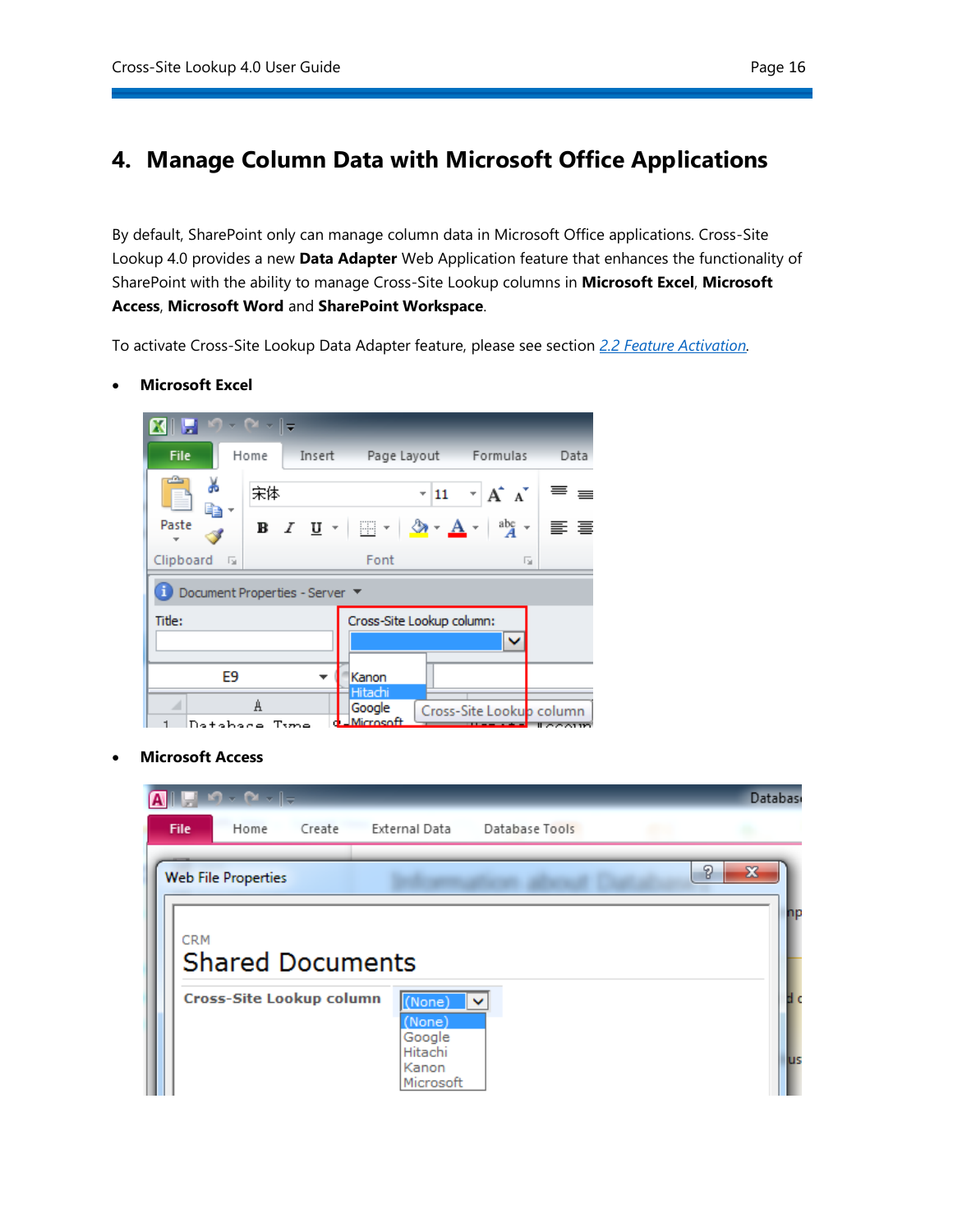• **Microsoft Word**

| W   2-9 じ   -                |                                                                                                                                                         |
|------------------------------|---------------------------------------------------------------------------------------------------------------------------------------------------------|
| File<br>Home                 | Insert Page Layout Reference                                                                                                                            |
| والكر<br>ð<br>Calibri        | $\mathbf{r}$ 11 $\mathbf{r}$ $\mathbf{A}^{\star}$ $\mathbf{A}^{\star}$ $\mathbf{A}$ $\mathbf{a}$ $\mathbf{r}$ $\mathbf{R}$                              |
| Paste                        | <b>B</b> $I$ <b>U</b> $\rightarrow$ abe $X_2$ $X_1^2$ $\rightarrow$ $\rightarrow$ $\rightarrow$ $\rightarrow$ $\rightarrow$ $\rightarrow$ $\rightarrow$ |
| Clipboard G                  | Font                                                                                                                                                    |
| Document Properties - Server |                                                                                                                                                         |
| Title:                       | Cross-Site Lookup column:                                                                                                                               |
| Country                      | v                                                                                                                                                       |
|                              | Kanon<br>Hitachi                                                                                                                                        |
|                              | Google<br>Microsoft                                                                                                                                     |

## • **SharePoint Workspace**

| <b>EI 5 F</b>                                                    |                                                       | CRM - Shared Documents - Microsoft SharePoint Workspace |                   |                                                 | $\mathbf{x}$<br>▣<br>$\Box$ |
|------------------------------------------------------------------|-------------------------------------------------------|---------------------------------------------------------|-------------------|-------------------------------------------------|-----------------------------|
| File<br>Home                                                     | View<br>Sync                                          |                                                         |                   |                                                 | ۵                           |
| New Document *<br><b>Add Documents</b><br><b>New Folder</b>      | 26<br>₫a<br>Paste<br>Copy<br>as Link                  | 園<br>Đ<br>Download Delete<br>眶                          | Versions<br>è     | A.<br>Mark<br>Mark<br>Unread $\tau$<br>$Read =$ | Launchbar<br>Search<br>Ω    |
| <b>New</b>                                                       | Clipboard                                             | Document                                                | <b>SharePoint</b> | Track                                           | Go To                       |
| Content                                                          | <b>CRM &gt; Shared Documents</b>                      |                                                         |                   |                                                 |                             |
| 4 Documents                                                      | Name                                                  | Modified                                                | Modified By       | Cross-Site Lookup column                        |                             |
| Shared Doc                                                       | 陘<br><b>Bulk Properties</b>                           | 6/18/2013 1:46                                          | System            | Hitachi                                         |                             |
| <sup>⊿</sup> Lists<br>Announce<br>$\Box$<br>$=$<br>$5 -$ Company | W)<br>Calendar rollup 2.1test<br>ம<br>Database1.accdb | 6/14/2013 1:39<br>6/18/2013 1:31                        | System<br>System  | Microsoft                                       |                             |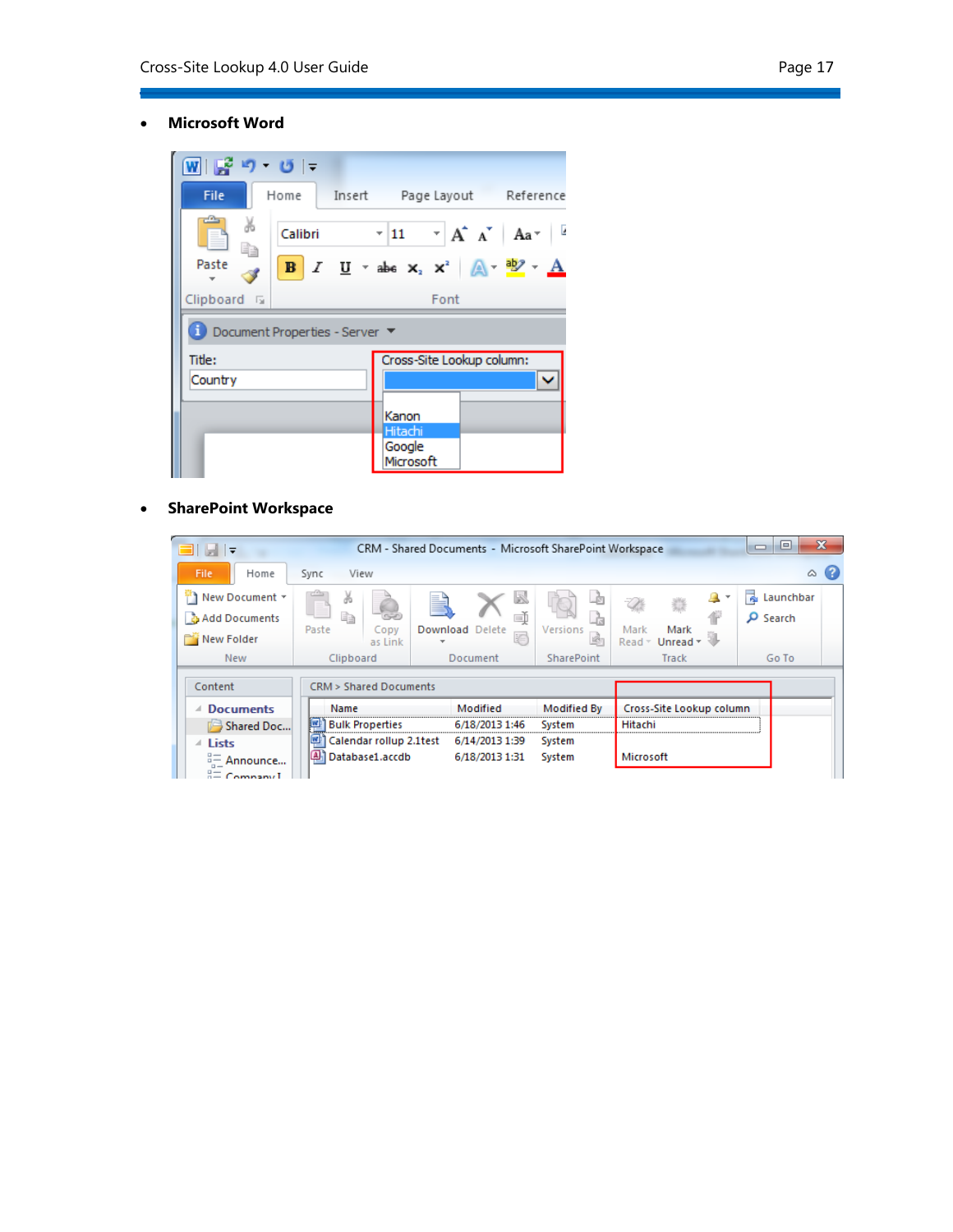## <span id="page-20-0"></span>**5. Technical Limitations**

Cross-Site Lookup ha the following limitations:

- Cannot use the filter by view function when using datasheet view.
- Cannot use the cross site function in Microsoft Office applications.
- Cannot edit column values in Microsoft Access when using Cross-site Lookup.
- When the multiple values function is enabled for Cross-Site Lookup columns, it will only display the lookup item ID in Microsoft Access.
- When the multiple values function is enabled for Cross-Site Lookup columns, it cannot be managed in Microsoft Word.
- In datasheet view, the Cascaded Lookup & Cross-Site Lookup column cannot be edited in SharePoint 2013.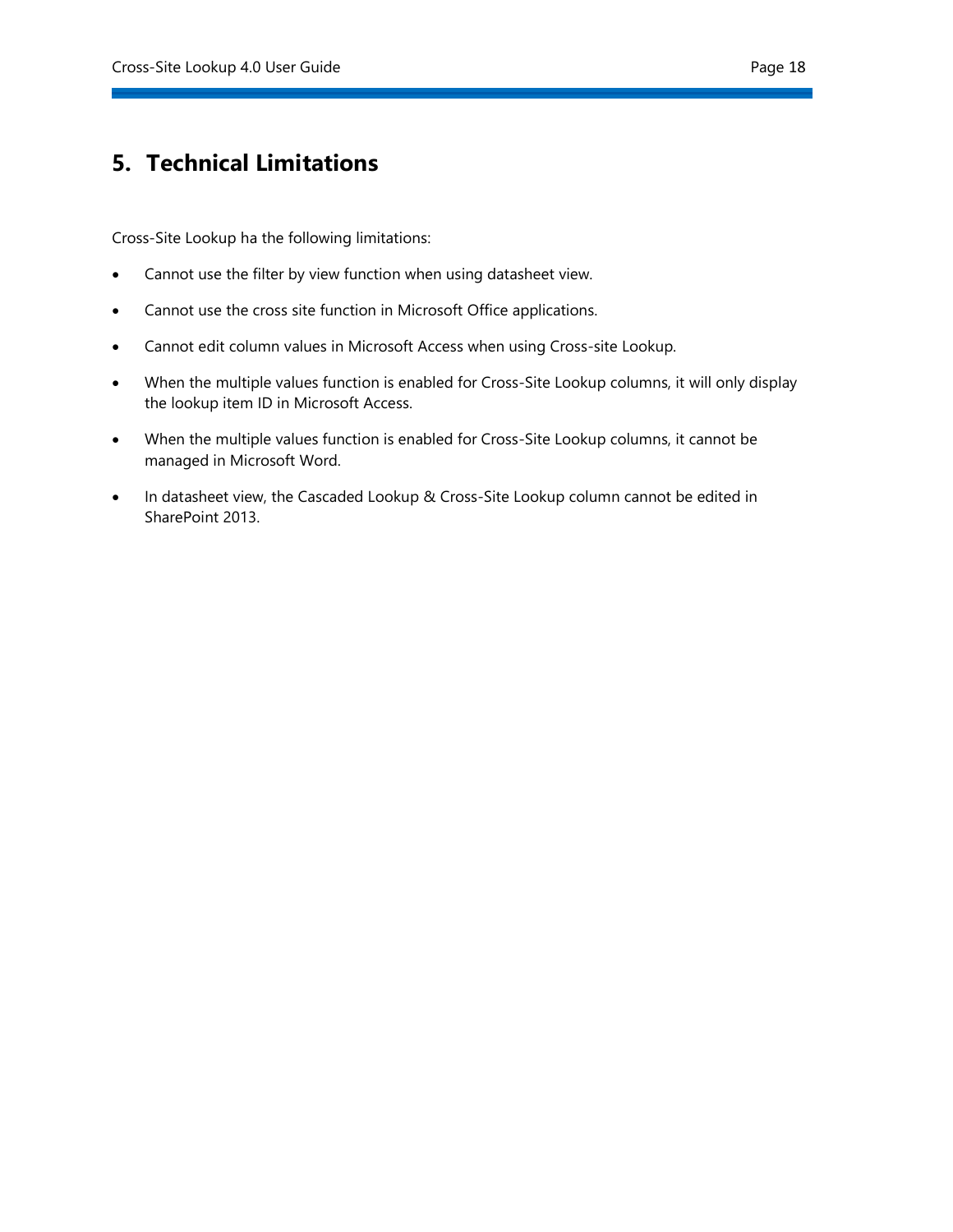# <span id="page-21-0"></span>**6. Troubleshooting & Support**

#### **Troubleshooting FAQ:**

<https://www.boostsolutions.com/general-faq.html#Show=ChildTitle9>

#### **Contact Info:**

Product & Licensing Inquires: [sales@boostsolutions.com](mailto:sales@boostsolutions.com)

Technical Support (Basic): [support@boostsolutions.com](mailto:support@boostsolutions.com)

Request a New Product or Feature: feature request@boostsolutions.com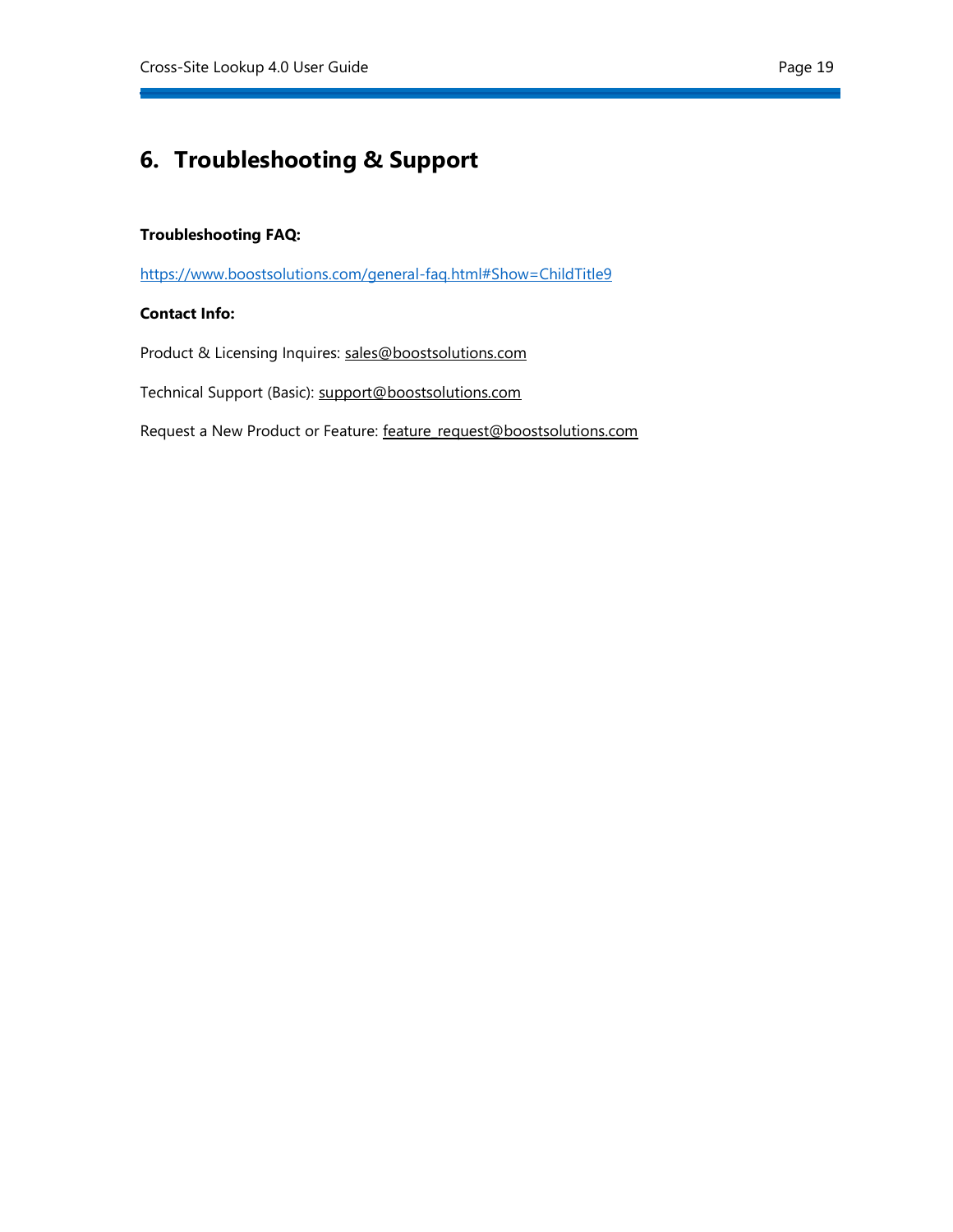## <span id="page-22-0"></span>**Appendix 1: License Management**

You can use Cross-Site Lookup without entering any license code for a period of 30 days from when you first use it.

To use product without limitation, you will need to purchase a license and register the product.

#### **Finding License Information**

- 1. In the products main page, click the trial link and enter the **License Management Center**.
- 2. Click Download License Information, choose a license type and download the information (Server Code, Farm ID or Site Collection ID).

|                         | Download the license type information and send to sales@boostsolutions.com to get license. |       |
|-------------------------|--------------------------------------------------------------------------------------------|-------|
| Choose a license type   |                                                                                            |       |
| Server License          |                                                                                            |       |
| Server Code:            | 8fa4fcbbeab9475d8b8f10d2c7b27e1e982261612<br>75d49c683442a828de45bdd                       |       |
| Farm License            |                                                                                            |       |
| Farm ID:                | {8fa4fcbb-eab9-475d-8b8f-10d2c7b27e1e}                                                     |       |
| Number of Users:        | $43$ user $(s)$                                                                            |       |
| Site Collection License |                                                                                            |       |
| Site Collection ID:     | Select a site collection                                                                   |       |
| Site Collection:        |                                                                                            |       |
|                         | Download                                                                                   | Close |

In order for BoostSolutions to create a license for you, you need to send us your SharePoint environment identifier (Note: different license types need different information). A server license needs a server code; a Farm license needs a farm ID; and a site collection license needs a site collection ID.

3. Send the above information to us (sales@boostsolutions.com) to generate a license code.

#### **License Registration**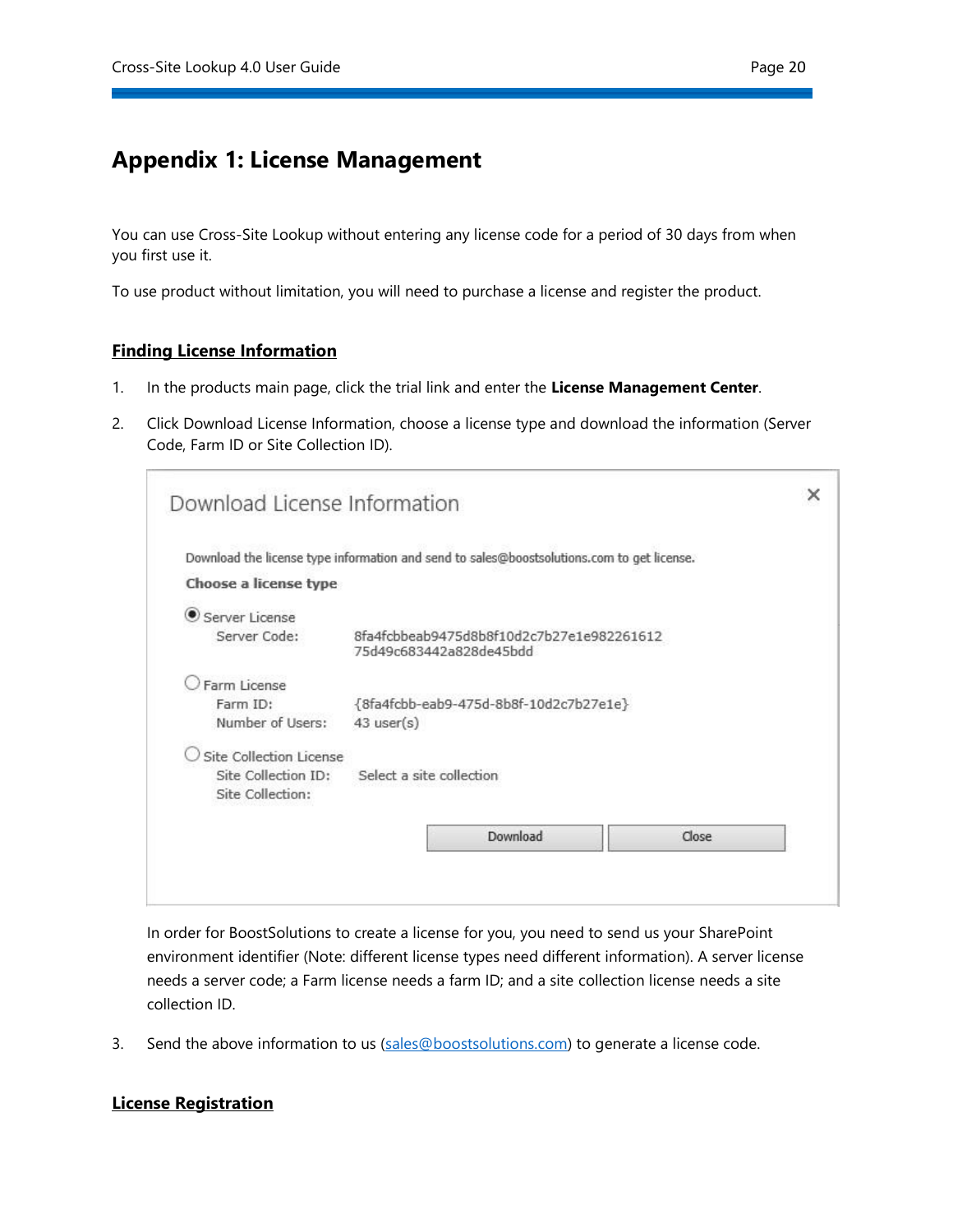- 1. When you receive a product license code, enter the **License Management Center** page.
- 2. Click **Register** on the license page and a **Register or Update license** window will open.

|                            | Please upload a license code file or enter the license code to activate the product. |
|----------------------------|--------------------------------------------------------------------------------------|
| Upload a license code file |                                                                                      |
|                            | Browse                                                                               |
|                            |                                                                                      |
|                            |                                                                                      |

3. Upload the license file or enter the license code and click **Register**. You will get confirmation that your license has been validated.

| Register or Update license                                                                                                 |
|----------------------------------------------------------------------------------------------------------------------------|
| Registered Successfully                                                                                                    |
| The license was verified successfully.                                                                                     |
| Thank you for choosing BoostSolutions.                                                                                     |
| If you encounter any problems or would like to suggest a product requirement, please<br>contact support@boostsolutions.com |
| Close                                                                                                                      |
|                                                                                                                            |